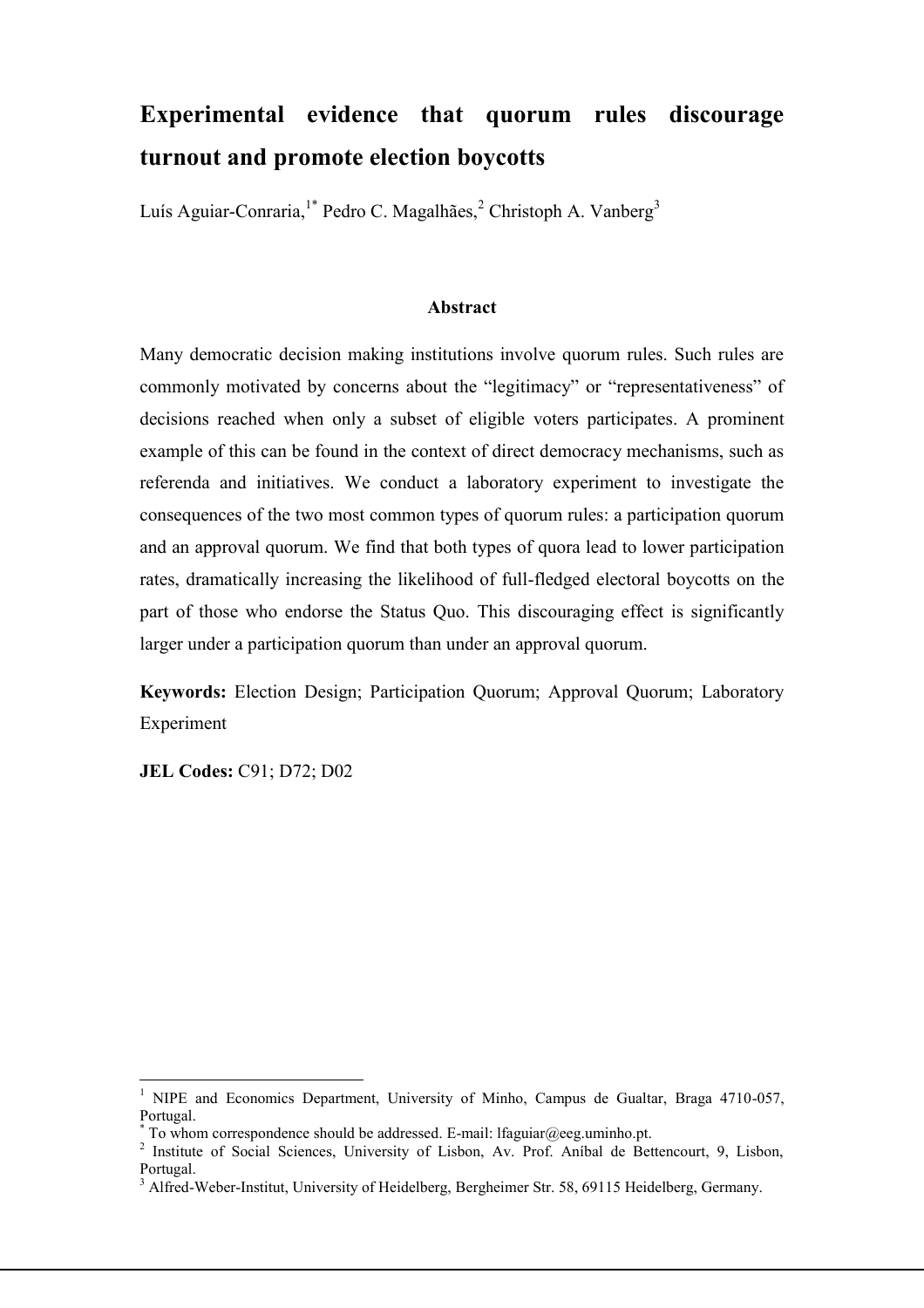## **1. Introduction**

Many democratic decision making institutions involve quorum rules. The adoption of such rules is commonly motivated by concerns about the "legitimacy" or "representativeness" of decisions reached when only a subset of eligible voters participates. (LeDuc 2003: 172; Qvortrup 2005: 173). Instead of allowing measures to pass if they simply obtain the support of the majority of those who vote, *participation quora* require that the total number of votes exceeds a particular threshold. In other cases, the required threshold is applied to the number of votes cast *in favor* of the proposal (*approval quora*). In what concerns the regulation of referendums and initiatives, for example, quora have been adopted in many countries across the world (no less than 53, according to International IDEA's *Direct Democracy* dataset<sup>4</sup>), including Japan (Hizen and Shinmyo 2011), Colombia, Venezuela or Taiwan (International IDEA 2007), almost all of Germany for municipal and state referenda and initiatives (Kaufman, Büchi, and Braun 2007; Verhulst and Nijeboer 2007), and other seventeen European Union countries, either at the national (Aguiar-Conraria and Magalhães 2010a: 70) or the local levels (Schiller 2010: 28-30).

To be sure, when issues are placed on a ballot together with concurrent local, state or federal elections, as is common in the United States, the consequences of quora for voting behavior and their generalizability are more difficult to appreciate theoretically or empirically. However, even in countries such as the United States or Canada, special elections called specifically to hold a vote on a particular issue under quorum rules are certainly not unheard of,<sup>5</sup> and, in general, special elections on single issue ballots are extremely common in most countries with direct democracy.<sup>6</sup> What do we know about the consequences of quora in those cases?

Most of the theoretical and empirical research on this issue supports the same conclusion: *participation quora decrease turnout*. Theoretically, Côrte-Real and Pereira (2004) examine binary-choice voting rules and find that the addition of a turnout condition such as a participation quorum encourages abstention, allowing

l

<sup>&</sup>lt;sup>4</sup> Available at[: http://www.idea.int/uid/fieldview.cfm?field=327.](http://www.idea.int/uid/fieldview.cfm?field=327)

<sup>&</sup>lt;sup>5</sup> Think, for example, of the April 2001 referendum on the Mississipi official flag or the British Columbia sales tax referendum of 2011, as well as the large number of local tax ballot measures voted across the US outside general election days.

<sup>&</sup>lt;sup>6</sup> In fact, there are countries where holding national referenda and general elections simultaneously is explicitly precluded, as in the cases of Canada (under the Referendum Act) or Portugal (under the Constitution), for example.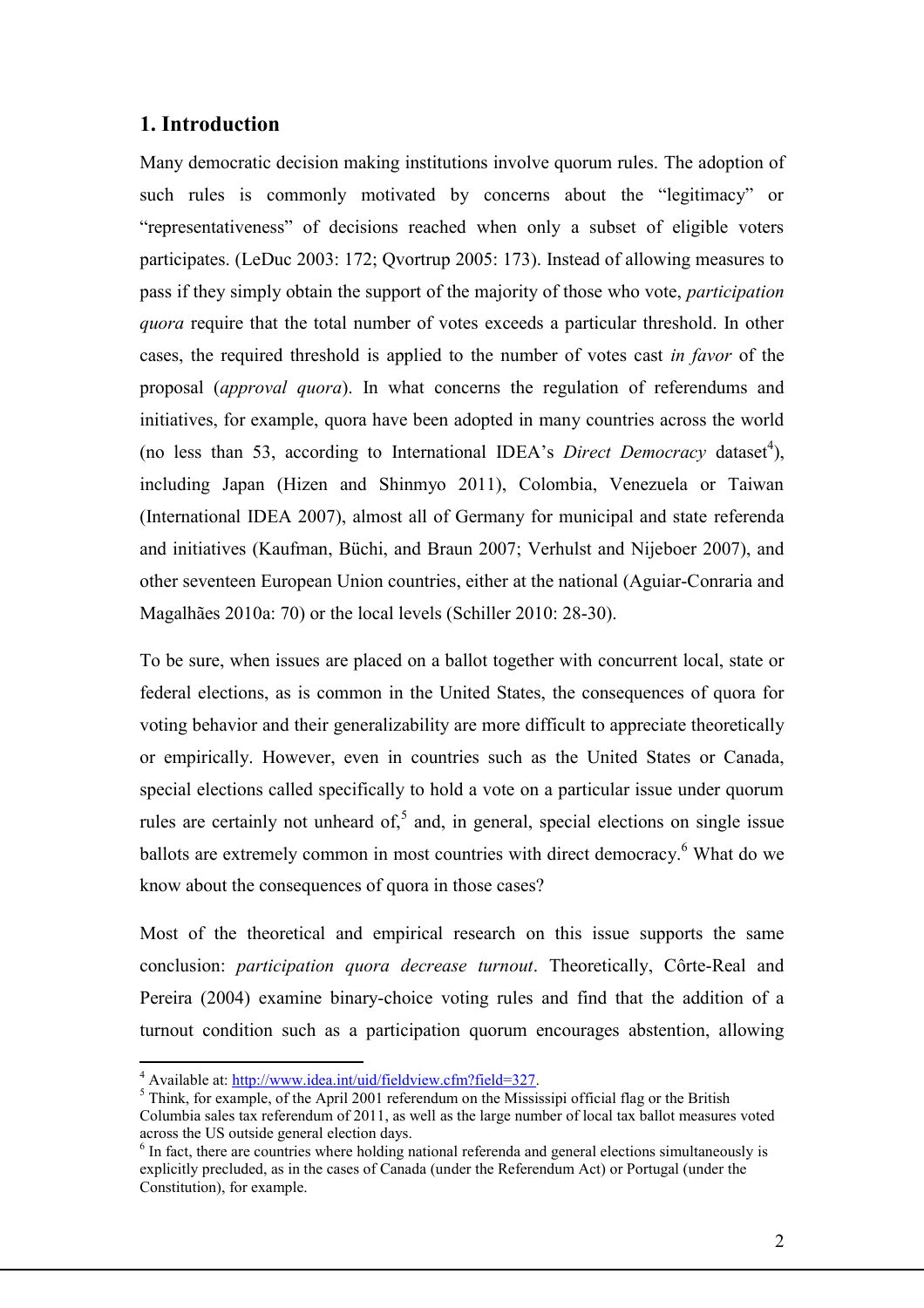those who prefer the Status Quo to manipulate the outcome by failing to turn out. Similarly, Hizen and Shinmyo (2011) find that participation quora create incentives for strategic abstention when the participation quorum is anything other than negligibly low. From a different perspective, that of a group turnout model, Herrera and Mattozzi (2010) argue that participation quora distort the incentives for parties and interest groups to mobilize the electorate. Aguiar-Conraria and Magalhães investigate the matter both from the perspective of a decision theoretic model with exogenous pivotal probabilities (2010a) and in a pivotal voter model (2010b), in both cases suggesting that participation quora are likely to decrease turnout. Although empirical work remains scarce, case studies of particular countries and referenda have provided many illustrations of demobilizing effects of participation quora. Case studies on referenda held in Italy (Uleri 2002), the Weimar Republic (West 1985: 247; Suksi 1993: 95), Slovakia, and Columbia (International IDEA 2008: 182) have suggested that participation quora discourage turnout especially among opponents of the measure under consideration. The resulting differential turnout can lead to outcomes in which a large majority votes in favor of the measure, and yet it fails because the quorum is not reached. Finally, in a more systematic observational study, Aguiar-Conraria and Magalhães (2010a), using data for all referenda held in current European Union countries from 1970 until 2007, conclude that the existence of a participation quorum decreased turnout up to 14 percentage points.

There is a second main question about which results, taken together, are less conclusive: *what are the different consequences of participation and approval quora?* Herrera and Mattozzi (2010) argue that their analysis of participation quora carries over to approval quora, making them essentially equivalent. Anecdotal evidence does reveal several historical cases of very low levels of turnout on the part of those who prefer the Status Quo in referenda under approval quora, just like what happens with participation quora (Suksi 1993: 211; Svensson 1996: 38-40; Verhulst and Nijeboer 1007; 19-21). However, there are also indications that approval and participation quora may not be equivalent. On the basis of a pivotal voter model, Aguiar-Conraria and Magalhães (2010b) suggest that the two types of quora may promote different types of abstention, and describe situations where approval quora actually contribute to increase participation. In a different setup, where they distinguish between staying at home and abstaining, Laruelle and Valenciano (2011 and 2012) argue that the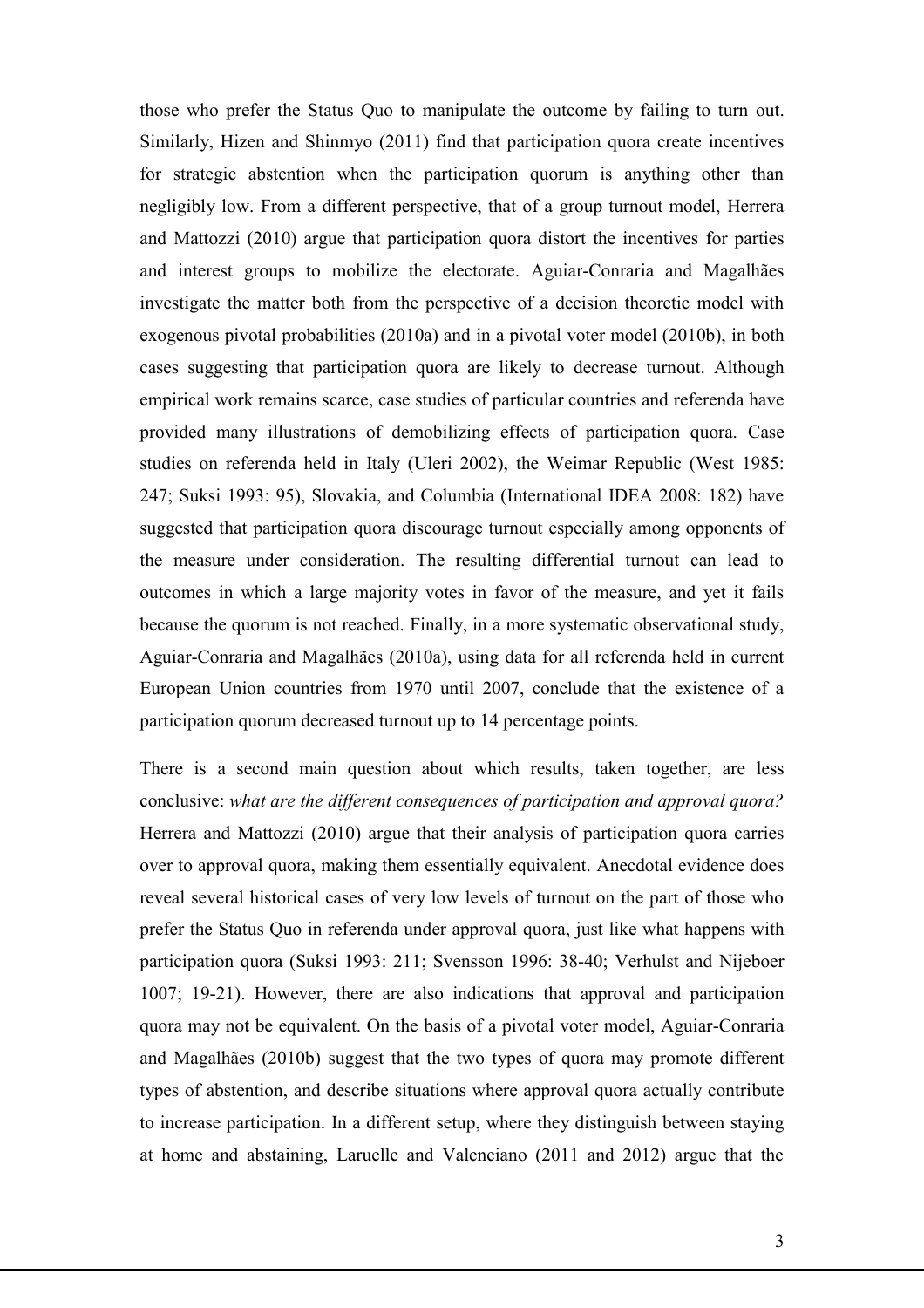approval quorum is the one with the least distortionary effects, no matter what the majority rule is.

Given these contradictory findings about the equivalence of participation and approval quora, one might turn to the only systematic empirical study we know of, Aguiar-Conraria and Magalhães (2010a), which finds that, unlike participation quora, approval quora seem to have no effects on abstention. However, it is well known that the use of field data involves a number of drawbacks. For example, it can easily be argued that the type of quorum rule in use may be endogenous. Another disadvantage is that we can only observe realized outcomes, and do not know the distribution of "actual" preferences. Finally, the outcomes we observe are at the aggregate level, and (so far) we have little information about the separate effects of quora on Supporters and Opponents of proposals. Thus, it is possible that approval quora lead to lower turnout among opponents and higher turnout among supporters, leaving the aggregate level of participation unchanged. Similar concerns have motivated previous authors to conduct laboratory experiments to investigate factors affecting voter participation (Levine and Palfrey 2007; Duffy and Tavits 2008; Palfrey 2009).

Our approach in this study builds on prior experiments on voter participation. In particular, we introduce quorum rules into the pivotal voter model first developed by Palfrey and Rosenthal (1985). This model assumes that voting is instrumental, so that an individual's decision to vote depends on her beliefs about the likelihood of casting the decisive vote. The implications and comparative static predictions of the pivotal voter model have been supported by abundant experimental evidence (Levine and Palfrey 2007; Duffy and Tavits 2008; Palfrey 2009), while field evidence is consistent — at least in the margins — with the model's predictions about the effects of electorate size and election closeness (Blais 2000; Geys 2006). Our study is, to our knowledge, the first to test the effects of quorum rules under this framework in a controlled laboratory experiment. 7

Our experimental design closely resembles that of Levine and Palfrey (2007), who test the effects of "closeness" and electorate size on turnout in an experimental pivotal voter game. The main difference between our setup and theirs is that we consider

 $\overline{a}$ 

<sup>&</sup>lt;sup>7</sup> Previous papers by Schram and Sonnemans (1996), Morton and Tyran (2011), Battaglini et al. (2010), and Groβer and Schram (2006 and 2010) have provided laboratory evidence on strategic abstention.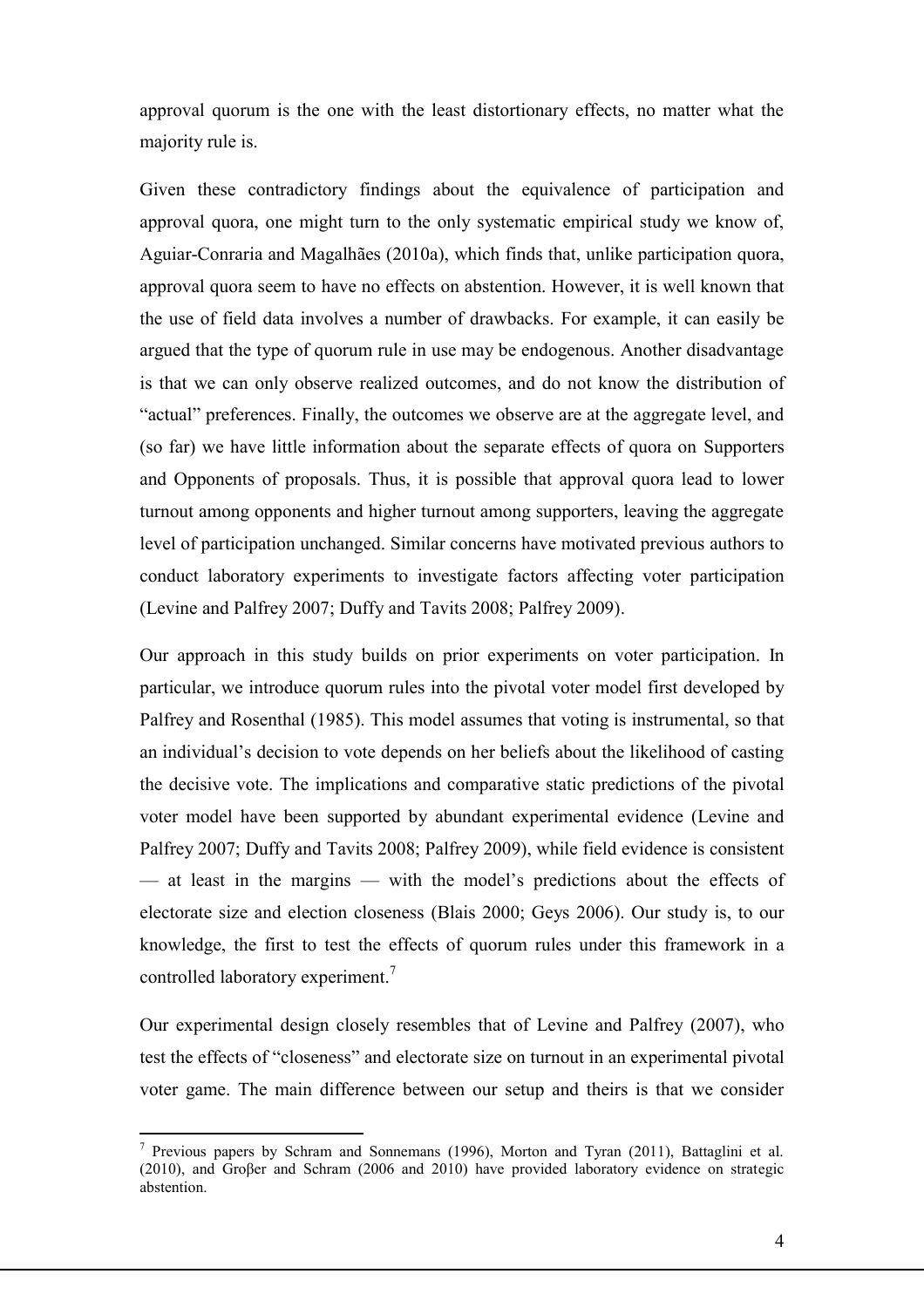three different quorum restrictions (no quorum, approval quorum, participation quorum). As in other experiments on the pivotal voter model, we measure an individual participant's propensity to vote under different conditions by eliciting her willingness to incur costs associated with voting.

Our results confirm prior evidence that quorum rules have important consequences for turnout. In addition, our experiment allows us to determine among which type of voters those consequences are stronger and what kind of quorum is more consequential. In particular, both approval and participation quora reduce participants' probability of voting. However, although the Opponents of the proposed measure are demobilized by both types of quora, *this effect is significantly stronger under participation quora*. Quora increase the probability that Opponents boycott the election, but do so more massively (increasing that probability by more than 40 percentage points) in the case of participation quora. Finally, we obtain the novel result that quora have different effects conditional on electors' preferences: while the evidence clearly shows that they strongly decrease the turnout rate of Opponents (preference for preserving the Status Quo), it also suggests they may increase the turnout rate of Supporters (preference for changing the Status Quo).

## **2. The pivotal voter model with quorum requirements.**

l

We base our experiments on a variant of the pivotal voter model of Palfrey and Rosenthal (1985) put forward by Coate et al (2008). In this model, citizens are motivated to vote by the chance that they might swing the election.<sup>8</sup> *n* electors  $(i = 1, ..., n,$  with  $n = 9$ ) decide, using majority rule, between two options labeled "Change" and "Status Quo". Prior to voting, each player is randomly assigned a preference for one of the two options. The ex-ante probability that an individual prefers Change is denoted  $\mu$ . This probability is known and common to all players, while the preference actually assigned to each player is private knowledge.<sup>9</sup> We refer to the supporters of a proposal to change the Status Quo as "Supporters" and to those

 $8$  See Dhillon and Peralta (2002) and Fedderson (2004) for reviews of the strengths and weaknesses of the rational-choice approach, as well as of other approaches like group-based, expressed, or bounded rationality voting models.

<sup>&</sup>lt;sup>9</sup> Unlike Levine and Palfrey (2007), we consider a game involving aggregate uncertainty, as in Borgers (2004) and Coate et al (2008). Although this implies an added degree of complexity, uncertainty about the actual percentages for and against the measure under consideration is a realistic feature of most voting situations.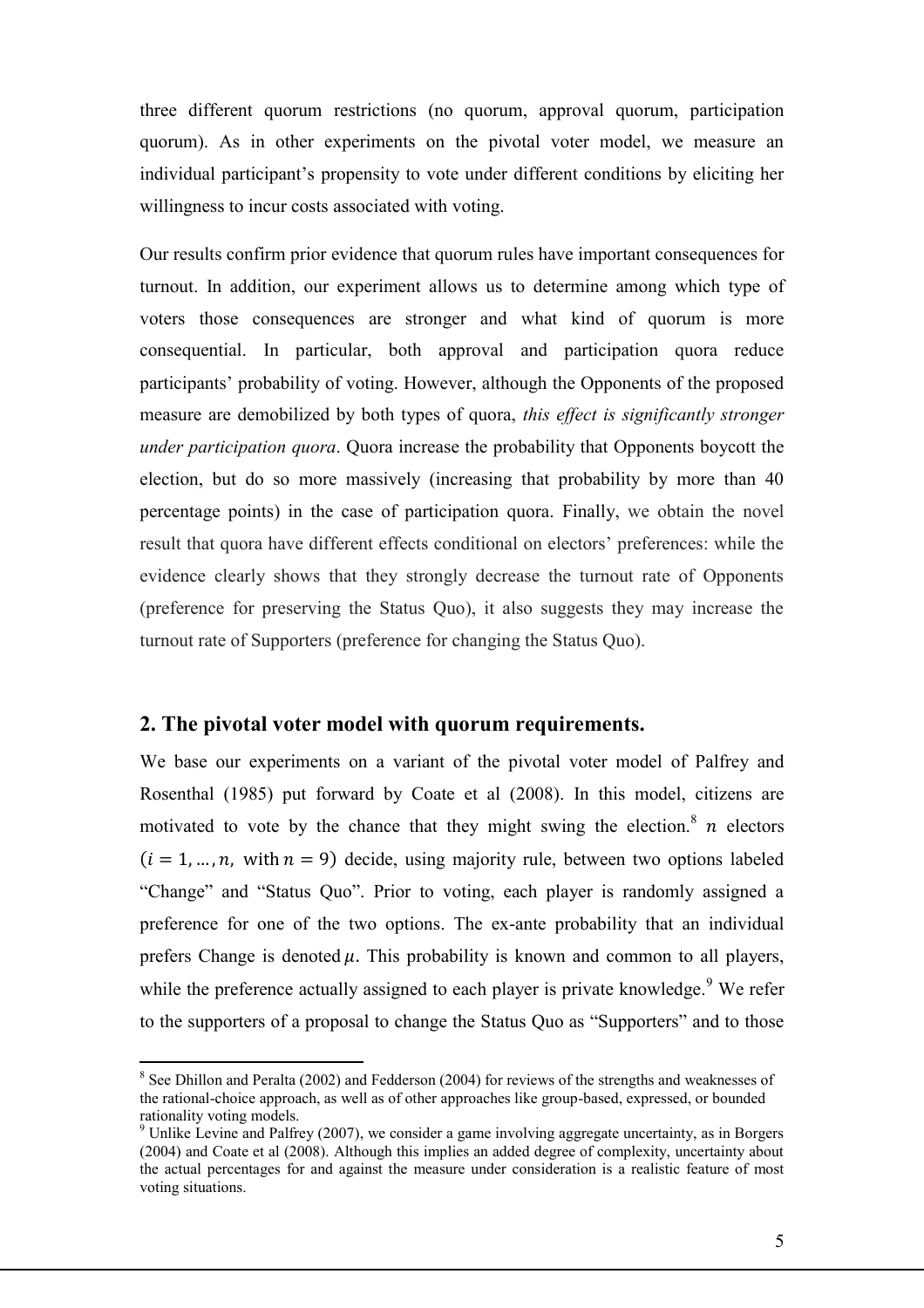who prefer the Status Quo as "Opponents." After learning her own preference, each player decides to either *vote* or to *abstain* (as there is no incentive to vote for the opposing option, it is without loss of generality to restrict attention only to the participation decision). Each voter faces a cost of voting given by  $c_i$ , where  $c_i$  is the realization of a uniformly distributed random variable,  $c_i \sim U[0, c]$ , with  $c = 100$ . After votes are cast, the outcome is determined depending on the number of votes actually cast. In the absence of a quorum rule, the option receiving the larger number of votes is chosen. In the games with quorum rules, the Status Quo option wins unless the quorum is met *and* "Change" receives the majority of votes cast.<sup>10</sup> If "Change" wins the election, Supporters obtain a benefit  $b$ . Otherwise, Opponents have a benefit of  $x$ . An individual voter's utility is equal to the realized benefit minus voting costs incurred.

Within the experiment, we will use groups of size  $n = 9$ . As Levine and Palfrey (2007), we consider symmetric benefits:  $b = x = 100$ .<sup>11</sup> Finally, we consider a participation quorum of 4, and an approval quorum of  $3<sup>12</sup>$ . The probability of supporting change,  $\mu$ , was varied in order to implement two "close" and two "landslide" conditions. Specifically, we implement the following four conditions.

1. Landslide majority for Change:

 $\overline{\phantom{a}}$ 

 $\mu = 6/9 \implies E$ (#supporters, #opponents) = (6.3).

 $10$  Like Levine and Palfrey (2007), we assume that each option wins with 50% probability in case of a tie, provided that the quorum is met.

 $11$  These values were chosen because they imply, according to the no-quorum equilibrium predictions, relatively high turnout rates in the absence of a quorum. By choosing a high turnout equilibrium to start with, we are giving a chance that the quorum is not a binding constraint and that does not distort incentives. Had we started with low turnout rates in the no-quorum case, then quorum busting strategies would be very easy to implement and become the only equilibria (see the first scenario in Table 1). In such case, it would not be surprising to conclude that quora had deleterious effects.

 $12$  Given that quorum rules modify both the incentive structures and the set of results that correspond to Status Quo victory, we want to make the latter as similar as possible between quora in order to concentrate on the effects of the incentive structure. Choosing  $PQ = 4$  and  $AQ = 3$  accomplishes that. With 9 electors, there are 55 possible results. Of these, there are only two possible results that have different outcomes. If the Status Quo receives 0 votes and Change receives 3, then, with  $AQ = 3$ , Change wins and with  $PQ = 4$  Status Quo wins. The other result is a 2-2. In that case, with  $AQ = 3$ , Status Quo wins, while with  $PQ = 4$ , Status Quo wins only with 50% chances. Except for the trivial case of  $AQ = 1$  and  $PQ = 1$ , in which the two quora are equivalent, the difference between the two Status Quo sets is minimized for these particular choices. For example, had we considered an AQ=2 and the Status Quo set would be a strict subset of the Status Quo region with PQ=4, meaning that the approval quorum threshold would undoubtedly be less restrictive than the participation quorum threshold. On the other hand, had we considered  $AO=4$ , and the opposite would happen, with the approval quorum Status Quo region being a strict superset of the Status Quo region in the participation quorum case.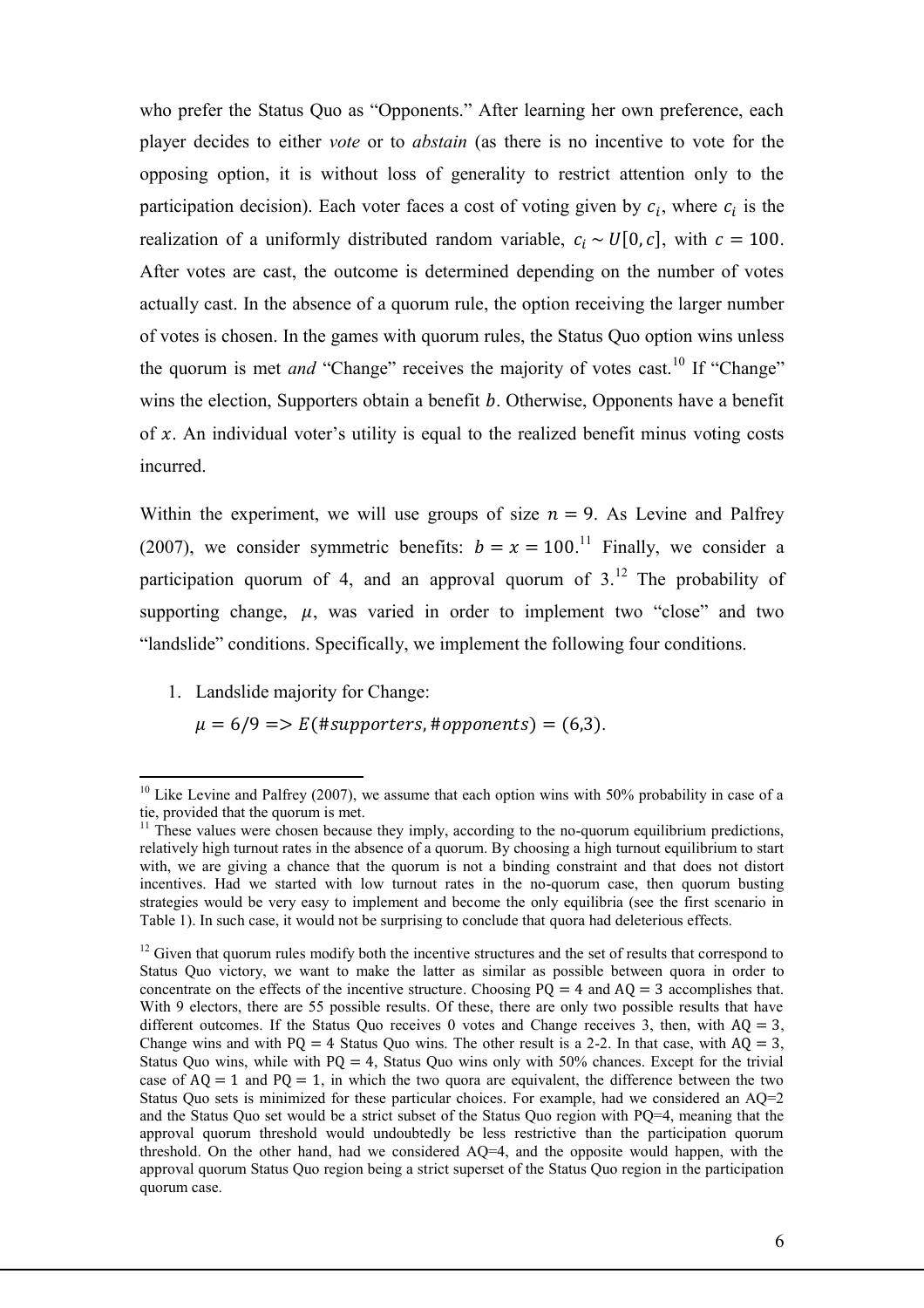2. Close majority for Change:

 $\mu = 5/9 \implies E$ (#supporters,#opponents) = (5,4).

- 3. Close majority for Status Quo:  $\mu = 4/9 \implies E$ (#supporters, #opponents) = (4,5).
- 4. Landslide majority for Status Quo:

 $\mu = 3/9 \implies E$ (#supporters,#opponents) = (3,6).

In order to derive benchmark predictions, we will employ two different solution concepts. The first is Symmetric Bayes Nash Equilibrium (SBNE). As we will see, this concept will admit multiple equilibria when we consider games with either type of quorum. Equilibrium predictions for these conditions are derived in Appendix 1. In order to restrict the set of equilibria, we will also consider Quantal Response Equilibrium (QRE).

## **2.1 Nash Equilibrium**

A strategy for elector  $i$  is a function that specifies whether she votes or abstains for each possible realization of the idiosyncratic voting cost  $c_i$ . In any Bayes-Nash equilibrium, optimal strategies will follow a cutoff rule, according to which player i votes whenever his voting cost is smaller than some threshold  $\gamma$ , and otherwise abstains. We will look for Symmetric Bayes-Nash equilibria, which require that all members of a group follow the same strategy. Let  $\gamma_s$  and  $\gamma_o$  be the cutoff values for Supporters and Opponents, respectively. Our main interest will be to investigate how these cutoff values (and thus the probabilities of participation) are affected by the quorum rules under consideration.

Taking as given the strategies of the other players, let  $\rho(v_o, v_s)^{13}$  be the probability that elector *i* attaches to the event that, among the other electors,  $v_0$  vote 'No' and  $v_s$ vote 'Yes'. For each strategy pair, one can compute the probability of each result and, based on that, compute the probability of being pivotal and the expected benefit from voting. In equilibrium, the expected benefits must equal the strategy cutoff values.

Consider first the basic game in which there is no quorum rule. An elector is pivotal if her vote is necessary either to break or to reach the tie. For example, assume that an elector *i* believes that without her vote the result will be 1 vote for the Status Quo and

 $\overline{a}$ 

 $13$  See Appendix 1 for a derivation of this probability function.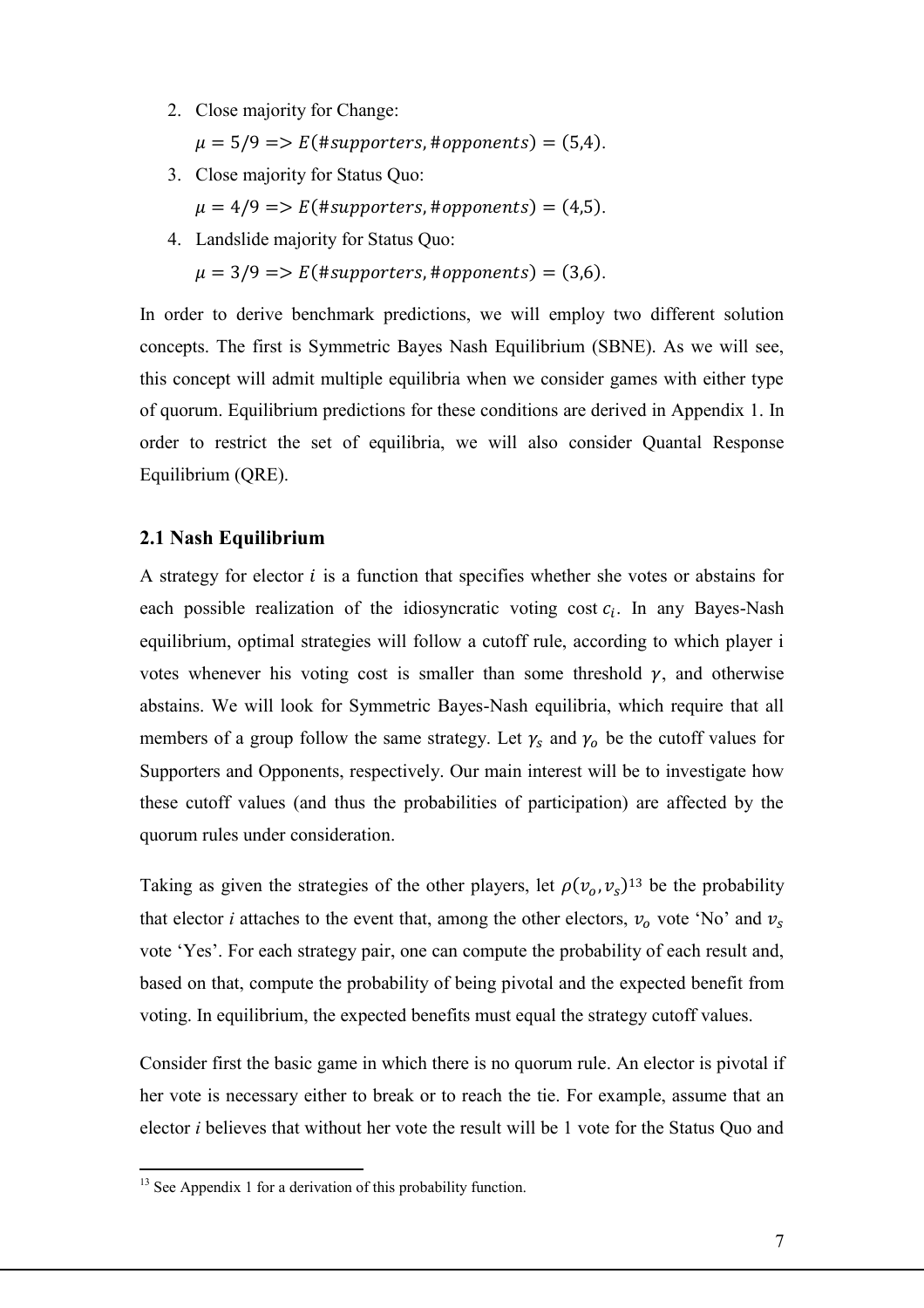2 for Change  $-$  (1,2). If individual *i* is an Opponent and decides to vote, the probability that the Status Quo prevails increases by 0.5 percentage points, as her participation would guarantee a (2,2) tie. Conversely, if she is a Supporter, her vote will change the result from  $(1,2)$  to  $(1,3)$ . Hence, her vote would have zero impact on the final outcome.

Next, consider the participation quorum of 4. This rule introduces an additional way in which a voter may be pivotal. Namely, it could be that her vote is decisive in reaching the quorum, in addition to breaking a tie in case the quorum is met. This introduces and asymmetry between Supporters and Opponents. For a Supporter, the quorum introduces an additional incentive to participate, as there are now two ways in which her vote can tip the outcome her way. In contrast, it an Opponent may now have a reason not to participate, as she may be pivotal in an undesirable way: if her vote is decisive to meet the quorum and a majority votes in support of change, then her vote for the Status Quo actually causes "Change" to win.

As an example, consider again an elector who believes that without her vote the result will be 1 vote for the Status Quo and 2 votes for Change. Under a participation quorum of 4, a supporter's vote is pivotal, as her (additional) vote assures that the quorum is met, increasing the probability of "Change" by 1. In contrast, for an Opponent, voting in this case will foster an undesirable outcome: instead of a victory for the Status Quo, obtained through the application of the quorum rule, an Opponent's participation will guarantee that the quorum is met, that the result is a tie, and, thus, that the probability of a Status Quo victory actually *decreases* by 0.5. Under a participation quorum, Opponents may actually hurt themselves by voting.

Finally, consider the approval quorum of 3. As under a Participation Quorum, a Supporter may be pivotal either to make or to break a tie, or to reach the quorum. In contrast, an Opponent has no influence on the quorum in this case, so she can only be pivotal to make or break a tie, assuming that the quorum is reached. Thus, the AQ rule eliminates the possibility to be pivotal in an undesirable way, and thereby may increase the incentive for Opponents to participate.

Again, consider the example of an elector who believes that without her vote the result will be 1 vote for the Status Quo and 2 votes for Change. For an Opponent, the impact of voting is zero: with or without her vote, the quorum is not met and the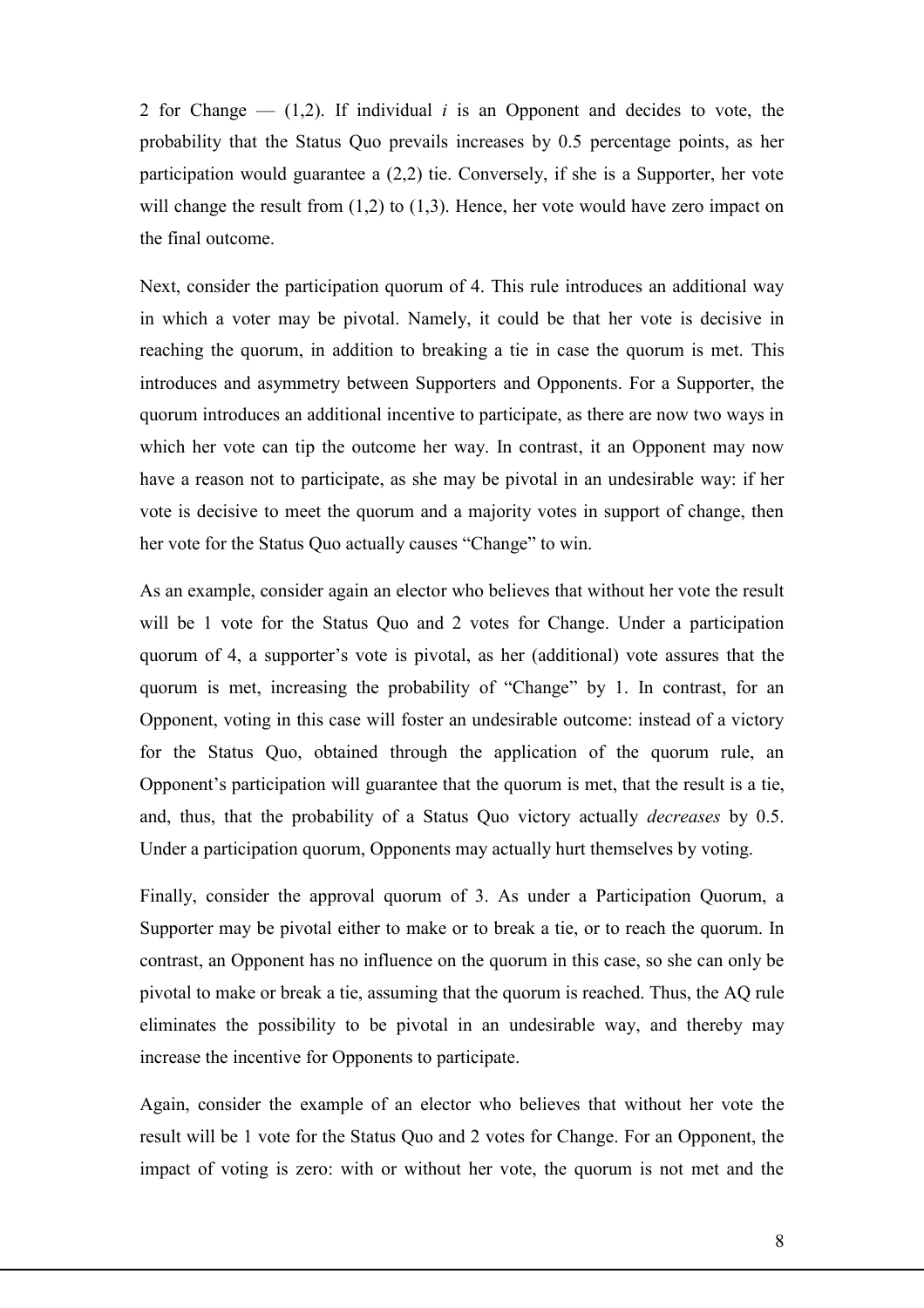Status Quo prevails anyway — in the previous example, however, with  $PQ=4$ , the impact of voting was not zero, it was negative. For a supporter of Change, the 'Yes' is decisive to reach the approval quorum of 3, by moving the result from  $(1,2)$  to  $(1,3)$ , creating incentives to vote that would not be there in the absence of a quorum rule.

Assuming an interior solution, the expected benefits of voting must equal the cost of voting at the equilibrium cutoff values. For each quorum rule, this gives us two equations in two unknowns  $(\gamma_s, \gamma_o)$ :

$$
\begin{cases}\n\left[\sum_{\nu=0}^{4} \frac{\rho(\nu,\nu)}{2} + \sum_{\nu=0}^{3} \frac{\rho(\nu+1,\nu)}{2}\right] b = \gamma_{s} \Lambda \left[\sum_{\nu=0}^{4} \frac{\rho(\nu,\nu)}{2} + \sum_{\nu=0}^{3} \frac{\rho(\nu,\nu+1)}{2}\right] x = \gamma_{o}, \text{if } NQ \\
\left[\sum_{\nu=2}^{4} \frac{\rho(\nu,\nu)}{2} + \sum_{\nu=1}^{3} \frac{\rho(\nu+1,\nu)}{2} + \rho(1,2) + \rho(0,3)\right] b = \gamma_{s} \Lambda \left[\sum_{\nu=2}^{4} \frac{\rho(\nu,\nu)}{2} + \sum_{\nu=2}^{3} \frac{\rho(\nu+1,\nu)}{2} - \frac{\rho(1,2)}{2} - \rho(0,3)\right] x = \gamma_{o}, \text{if } PQ = 4 \\
\left[\sum_{\nu=3}^{4} \frac{\rho(\nu,\nu)}{2} + \sum_{\nu=2}^{3} \frac{\rho(\nu+1,\nu)}{2} + \sum_{\nu=0}^{2} \rho(\nu,2)\right] b = \gamma_{s} \Lambda \left[\sum_{\nu=3}^{4} \frac{\rho(\nu,\nu)}{2} + \sum_{\nu=2}^{3} \frac{\rho(\nu,\nu+1)}{2}\right] x = \gamma_{o}, \text{if } AQ = 3\n\end{cases}
$$
\n(1)

We find the equilibria numerically. Without quorum, our model is the same as Coate et al. (2008). As Coate et al. (2008) explain there is always a pair  $(\gamma_s, \gamma_o)$  that satisfies the system of equations. In the presence of a quorum, it is also obvious that  $(\gamma_s, \gamma_o)$  = (0,0) always satisfies those equations, as the probability of being pivotal is then zero. However, there are no general uniqueness results. Given that our problem is only twodimensional and bounded, we perform a detailed grid search to look for several equilibria.

In the absence of a quorum rule, the equilibrium turns out to be unique. In the presence of quora, multiple equilibria arise. As mentioned, there will always be a "no show" equilibrium. A second type of equilibrium involves zero turnout among Opponents, but positive turnout among Supporters. In such equilibria, Supporters have an incentive to vote in order to meet the quorum, and an individual Opponent cannot change the outcome to her advantage. Finally, equilibria with positive turnout for both Supporters and Opponents are possible. Generally, these equilibria are either similar to the no quorum equilibrium or involve some lower participation rates among Opponents and higher among Supporters.

The willingness to pay associated with each of the Nash equilibria under each of the above scenarios are presented in Table 1. For example, if the willingness to pay is 60, then if the voting cost is not above that threshold, the elector will vote. As the voting cost is uniformly distributed between 0 and 100, these numbers can be interpreted as individual probabilities of casting a vote. The mean of the individual probabilities of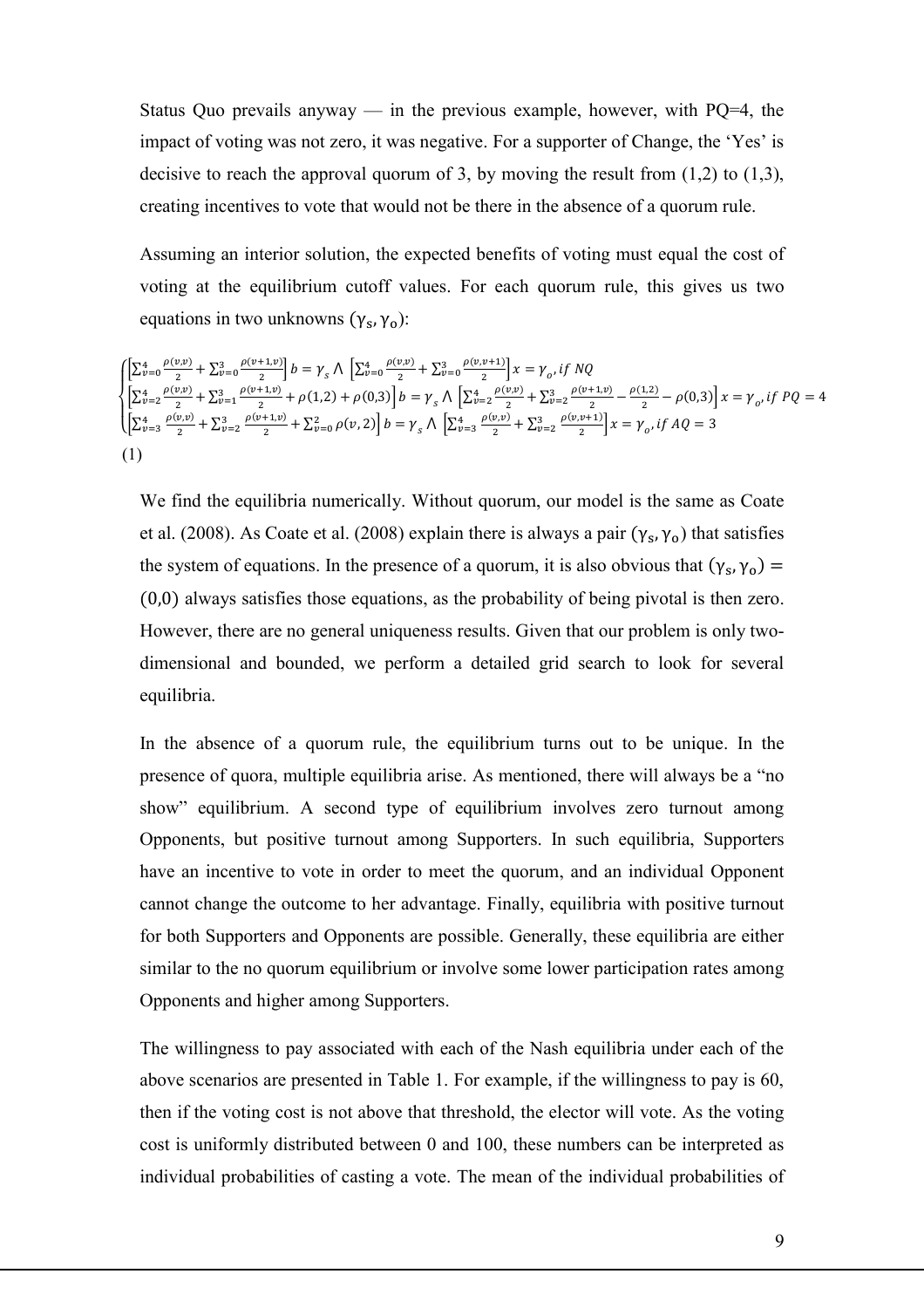casting a vote captures the expected turnout. E.g., if the average willingness to pay is 60, then expected turnout is simply 60%. That means that, in our context, policies that reduce the willingness to pay will also lead to lower expected turnout.

Despite the multiplicity of equilibria, a number of interesting patterns are discernible from Table 1. Most importantly, both types of quora are associated with lower overall levels of turnout than the no quorum condition. Both types of quora unambiguously reduce equilibrium turnout among Opponents, in many equilibria to zero. The effect of quora on Supporters is ambiguous. Therefore, a central prediction emerges: both types of quora should reduce overall participation rates among Opponents.

| Treatment               |                               | Clear<br>majority<br>for Change:<br>$\mu = 6/9$ |                  | Borderline<br>majority<br>for Change:<br>$\mu = 5/9$ |                  | Borderline<br>majority<br>for Status<br>Quo:<br>$\mu = 4/9$ |                  | Clear<br>majority<br>for Status<br>Quo:<br>$\mu = 3/9$ |                  |
|-------------------------|-------------------------------|-------------------------------------------------|------------------|------------------------------------------------------|------------------|-------------------------------------------------------------|------------------|--------------------------------------------------------|------------------|
| No quorum               | eq1                           | 88                                              | 70               | 88                                                   | 82               | 82                                                          | 88               | 70                                                     | 88               |
|                         | eq1                           |                                                 |                  | 87                                                   | 82               | 82                                                          | 89               | 69                                                     | 92               |
| Participation<br>Quorum | eq2                           |                                                 |                  | 47                                                   | 83               | 35                                                          | 98               | 34                                                     | 72               |
|                         | eq3                           | $\boldsymbol{0}$                                | 87               | $\boldsymbol{0}$                                     | 100              | $\bf{0}$                                                    | 100              | $\bf{0}$                                               | 100              |
|                         | eq4                           | $\boldsymbol{0}$                                | 12               | $\boldsymbol{0}$                                     | 17               | $\bf{0}$                                                    | 25               | $\bf{0}$                                               | 41               |
|                         | eq5                           | $\boldsymbol{0}$                                | $\boldsymbol{0}$ | $\bf{0}$                                             | $\boldsymbol{0}$ | $\bf{0}$                                                    | $\boldsymbol{0}$ | $\boldsymbol{0}$                                       | $\boldsymbol{0}$ |
|                         | eq1                           |                                                 |                  | 85                                                   | 83               | 81                                                          | 90               | 68                                                     | 97               |
|                         | eq2                           |                                                 |                  | 30                                                   | 84               | 17                                                          | 99               | 16                                                     | 100              |
| Approval<br>Quorum      | eq3                           | $\boldsymbol{0}$                                | 73               | $\boldsymbol{0}$                                     | 84               | $\bf{0}$                                                    | 99               | $\boldsymbol{0}$                                       | 100              |
|                         | eq4                           | $\boldsymbol{0}$                                | 1                | $\boldsymbol{0}$                                     | $\overline{2}$   | $\bf{0}$                                                    | 3                | $\boldsymbol{0}$                                       | 6                |
|                         | eq5                           | $\bf{0}$                                        | $\boldsymbol{0}$ | $\boldsymbol{0}$                                     | $\boldsymbol{0}$ | $\bf{0}$                                                    | $\boldsymbol{0}$ | $\bf{0}$                                               | $\bf{0}$         |
|                         | $n = 9$ , $PQ = 4$ , $AQ = 3$ |                                                 |                  |                                                      |                  |                                                             |                  |                                                        |                  |
| Legend:                 |                               | <b>Opponents</b>                                |                  |                                                      |                  | <b>Supporters</b>                                           |                  |                                                        |                  |

**Table 1: Probability of voting for different quorum rules, odds and profiles (Nash Equilibria)**

**Prediction 1**: *Under both PQ and AQ, participation rates among Opponents are lower than in the absence of a quorum rule (and possibly zero).*

However, there are two questions for which it is difficult to derive clear cut predictions:

1. Which type of quorum produces the largest demobilizing effect among Opponents, if such a difference is to be found at all?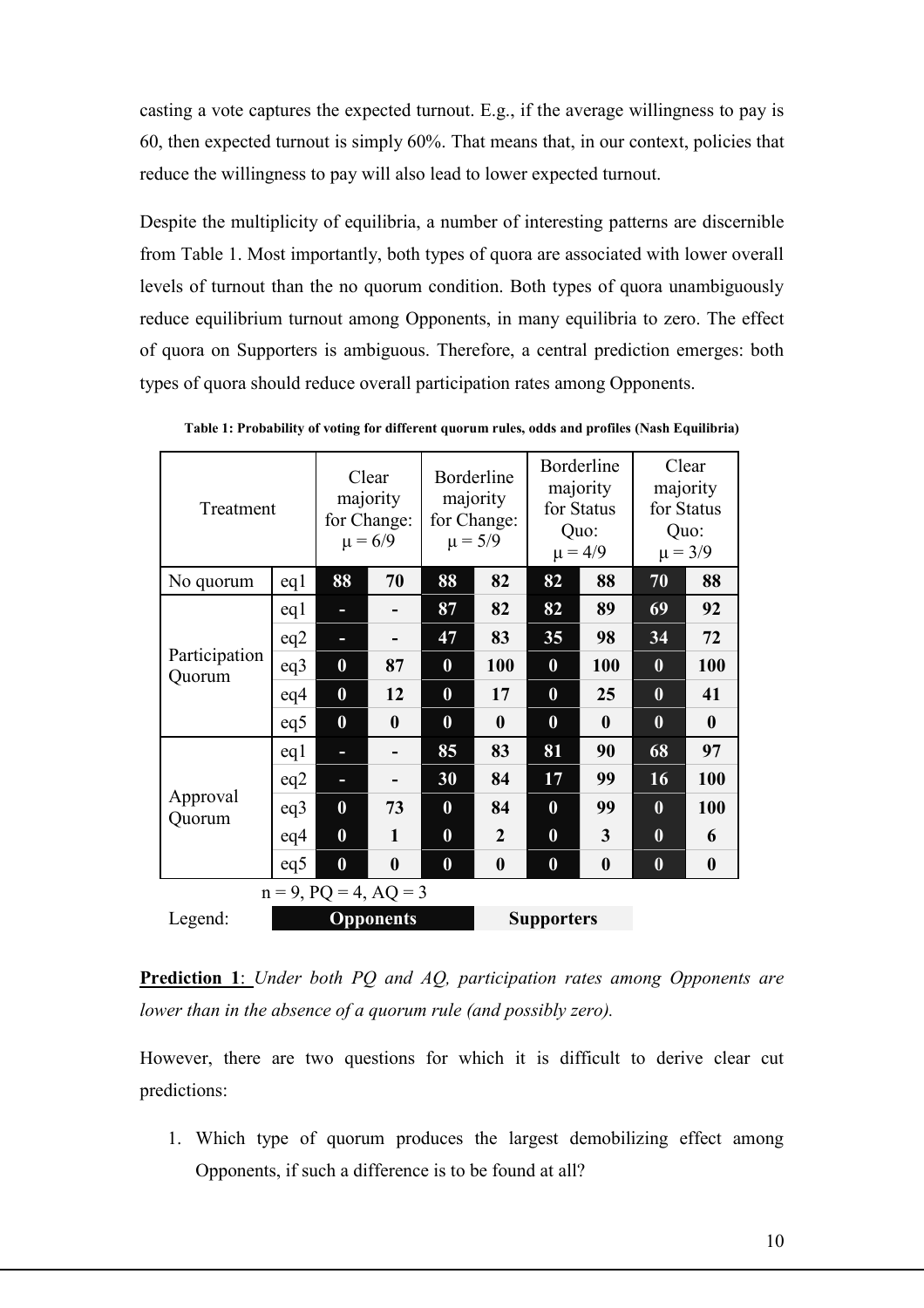## 2. What is the net effect among Supporters?

Regarding question 1, the theoretical analysis does not provide unambiguous predictions on these effects, as we do not know the likelihood with which each of the possible equilibria might arise in reality. However, the results in Table 1 do suggest the testable proposition that the turnout rate may actually be higher among Supporters in the presence of quora.

## **2.2 Quantal Response Equilibrium**

As we have seen, the set of SBNE is quite large under the quorum rules. One possibility to narrow down the set of equilibria is to look at the set of Quantal Response Equilibria (QRE). QRE is derived by introducing noise into player strategies. Rather than always choosing a best response, players are assumed to choose better options with greater probability. In our context, a voter who is indifferent between voting or not will vote with probability 50%. As her cost of voting increases or decreases, this probability will decrease or increase continuously. We will rely on the logit quantal response equilibrium model, meaning that for a voting cost  $c_i$ , the probability of voting is given by  $\frac{1}{1+exp(\lambda(c_i-\pi_i B))}$ , where  $\pi_i$  is the probability of being pivotal, B is the payoff of winning the election, and  $\lambda$  is the socalled "response parameter". The larger is  $\lambda$ , the more "responsive" the probability of voting will be to the expected net benefit of voting. As  $\lambda \to \infty$ , QRE approaches the Nash equilibrium and as  $\lambda \rightarrow 0$ , each voter will simply vote with 50% probability, irrespective of her voting cost and the probability of being pivotal. Integrating over all possible costs, one derives the *ex-ante* probability of voting. To find the equilibrium, we solve a system of equations analogous to system of equations (1).

To numerically find the equilibria one needs to calibrate a value for  $\lambda$ . Levine and Palfrey (2007) estimate  $\lambda$  with the data of their experiment. Mapping the payoff parameters of their model to ours, that corresponds to a  $\lambda$  about 0.04.<sup>14</sup> In Table 2, we have the expected turnout rates for each of the scenarios predicted by QRE with  $\lambda = 0.04$ .

l <sup>14</sup> It is difficult to estimate  $\lambda$  in our treatments with quora, because of the existence of multiple equilibria. From the data, it is difficult to distinguish a low  $\lambda$  from players playing different equilibria. Using data from our No Quorum treatments our estimates suggest that  $\lambda$  is between 0.03 and 0.035, which is very similar to the estimates of Levine and Palfrey.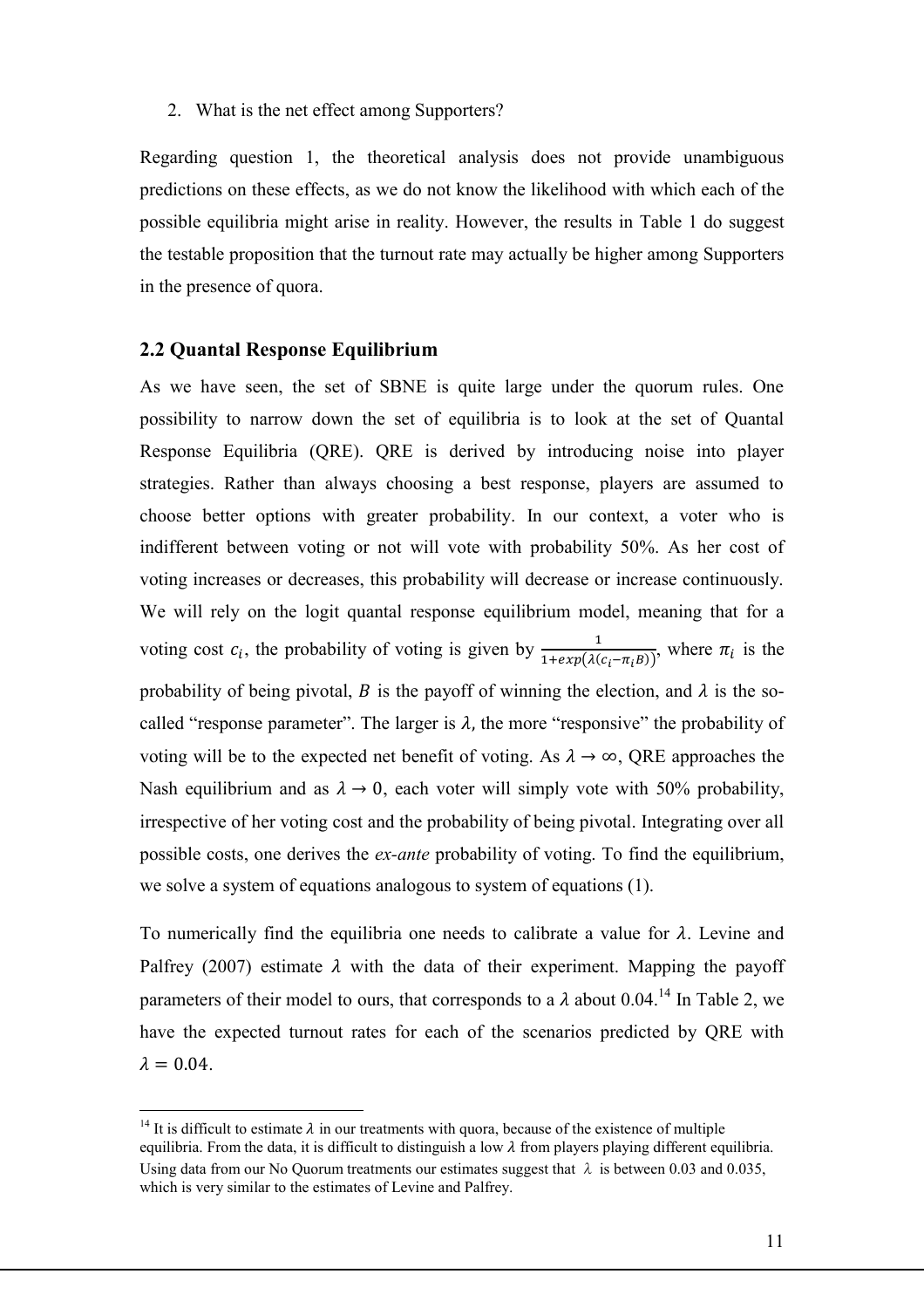| Treatment                     |                  | Clear<br>majority<br>for Change:<br>$\mu = 6/9$ |    | Borderline<br>majority<br>for Change:<br>$\mu = 5/9$ |    | Borderline<br>majority<br>for Status<br>Quo:<br>$\mu = 4/9$ |    | Clear<br>majority<br>for Status<br>Quo:<br>$\mu = 3/9$ |    |  |
|-------------------------------|------------------|-------------------------------------------------|----|------------------------------------------------------|----|-------------------------------------------------------------|----|--------------------------------------------------------|----|--|
| No<br>Quorum                  | eq1              | 78                                              | 66 | 79                                                   | 75 | 75                                                          | 79 | 66                                                     | 78 |  |
|                               | eq1              |                                                 |    | 75                                                   | 77 | 73                                                          | 81 | 62                                                     | 85 |  |
| Participation<br>Quorum       | eq2              |                                                 |    | 48                                                   | 79 | 36                                                          | 91 | 34                                                     | 96 |  |
|                               | eq3              | $\bf{0}$                                        | 83 | $\bf{0}$                                             | 92 | $\bf{0}$                                                    | 98 | $\bf{0}$                                               | 98 |  |
| Approval<br>Quorum            | eq1              | 24                                              | 71 | 72                                                   | 79 | 71                                                          | 83 | 59                                                     | 89 |  |
| $n = 9$ , $PQ = 4$ , $AQ = 3$ |                  |                                                 |    |                                                      |    |                                                             |    |                                                        |    |  |
| Legend:                       | <b>Opponents</b> |                                                 |    |                                                      |    | <b>Supporters</b>                                           |    |                                                        |    |  |

Table 2: Probability of voting for different quorum rules, odds and profiles (QRE,  $\lambda = 0.04$ )

The set of equilibria changes radically under QRE (with  $\lambda = 0.04$ ) relative to SBNE. Two patterns are worth pointing out. First, under the approval quorum, equilibria with very low turnout among Opponents almost disappeared, while under participation quorum, almost zero turnout among Opponents is always one possible equilibrium. This suggests that this type of behavior is much more likely to occur under a participation quorum than under an approval quorum. Second, all equilibria predict that turnout increases among Supporters in the presence of a quorum.

Based on these results, QRE as a solution concept supports the hypothesis that (a) the demobilization effect among Opponents should be larger under a participation quorum than under an approval quorum, and (b) an increase in turnout among Supporters is to be expected in the presence of a quorum.

**Prediction 2:** *Participation among Opponents is lower under PQ than under AQ, and full-scale "boycott" is more likely to occur under PQ.*

**Prediction 3:** *Under both PQ and AQ, participation rates among Supporters are higher than in the absence of a quorum rule.*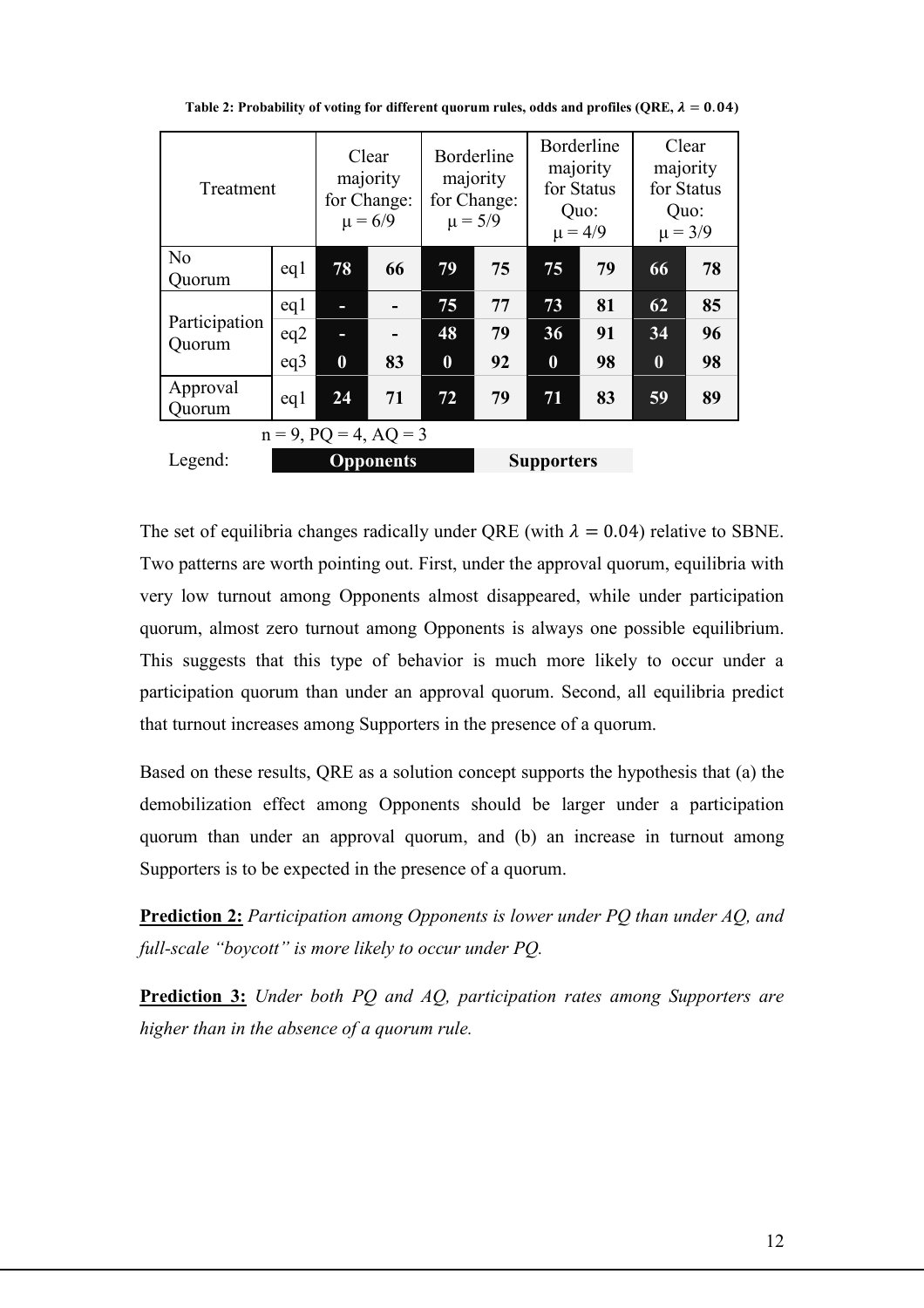## **3. Experimental design**

l

The experiment follows a 3 x 4 design to investigate outcomes under the three quorum conditions (no quorum, participation quorum, approval quorum) within each of the 4 preference scenarios (clear / borderline majority for / against Change). More specifically, we conducted two different *between subject* (or between group) treatments: a *Participation Quorum of 4*, and an *Approval Quorum of 3*. Within each of these treatments, we conducted two *within subject* (or within group) treatments, comparing one of the quorum rules with a *no quorum* baseline condition. Finally, within each of these 3 conditions (i.e. within each group), we varied the probability that an individual voter is a Supporter of "Change" to implement the four preference scenarios.

|               | Between group/subject comparisons |                             |  |  |  |  |
|---------------|-----------------------------------|-----------------------------|--|--|--|--|
| Within        | Approval Quorum                   | <b>Participation Quorum</b> |  |  |  |  |
| group/subject | (4 scenarios)                     | (4 scenarios)               |  |  |  |  |
| comparisons   |                                   | No Quorum<br>(4 scenarios)  |  |  |  |  |

**Table 3. Within- and between subject treatments**

The experiment was conducted at the experimental laboratory of the Alfred Weber Institute of Economics at the University of Heidelberg, Germany. It involved 144 subjects, all of whom were students of the University of Heidelberg.<sup>15</sup> We conducted a total of 8 sessions (4 PQ and 4 AQ) involving 18 subjects per session. Within each session, subjects were randomly assigned to one of two groups of size 9. These groups remained fixed throughout the experiment, which lasted for 48 rounds.<sup>16</sup> Payoffs in the game were expressed as "points," with each point corresponding to 5 cents.

<sup>&</sup>lt;sup>15</sup> Subjects were recruited using the online recruitment system ORSEE (Greiner 2004). The experiment was programmed using the software z-Tree (Fischbacher 2007). Students came from various disciplines (approximately 45% economics, 20% other social sciences, 10% natural sciences, 25% humanities). 45% of our subjects were female.

<sup>&</sup>lt;sup>16</sup> Subjects were not explicitly informed that they would repeatedly interact with the same set of participants. It is important to note that despite this "fixed matching" scheme, subjects were randomly assigned to the two "teams" at the beginning of each round.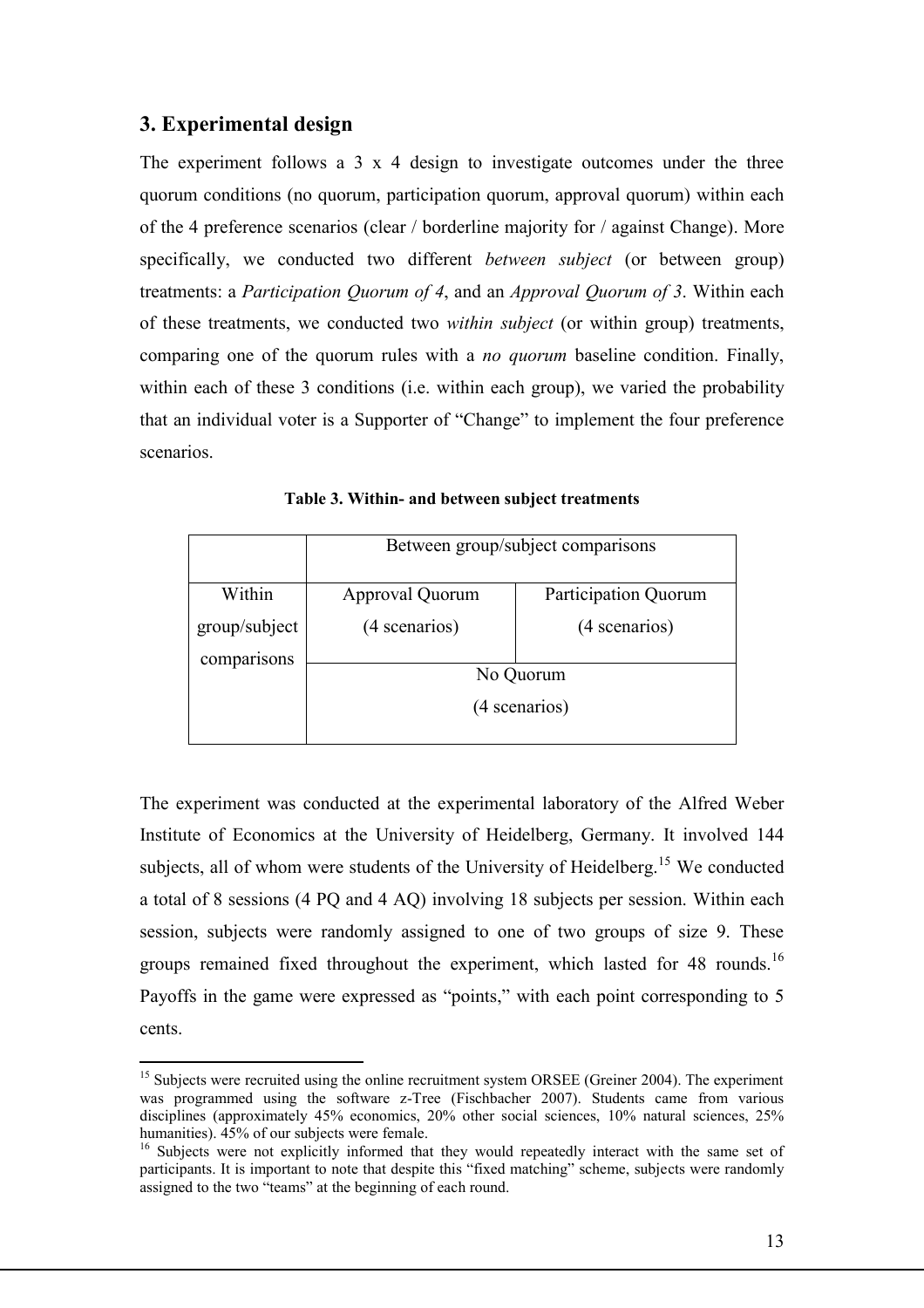At the start of each round, subjects were randomly assigned to one of two teams, labeled "A" and "B." Although neutrally labeled, one of these options represented the "Status Quo" while the other represented "Change." Next, subjects were informed about the existence of the quorum rule (if any), and asked to state a *willingness to pay* (WTP), between 0 and 100 points ( $\epsilon$ 5), to cast a vote in favor of their team. Each subject was then randomly assigned a 'voting cost' (VC) uniformly distributed between 0 and 100 points. If the VC was smaller than or equal to the WTP, the subject was said to cast a vote, and the randomly determined VC was subtracted from her earnings in the game. If the VC exceeded the WTP, the subject was said to abstain and no cost was subtracted.<sup>17</sup> After all subjects submitted their decisions, the votes actually cast were counted and the winning option determined as per the quorum rule in effect. Subjects belonging to the winning team earned 600 points ( $\epsilon$ 30). At the end of the experiment, participants were paid the average of 10 randomly chosen rounds, in addition to a  $\epsilon$ 5 show up fee.<sup>18</sup> On average, each participant received  $\epsilon$ 21.

Within an experimental session, the probability of favoring Change varied over the course of 48 independent elections (experimental rounds), implementing the four different within-group treatment conditions: a landslide majority for the Status Quo (6/3); a close majority for the Status Quo (5/4); a close majority for Change (4/5); and a landslide majority for Change (3/6). In addition, the quorum rule varied, from round to round, between no quorum (NQ) and *either* an approval quorum of 3 (AQ) *or* a participation quorum of  $4$  (PQ).<sup>19</sup>

l

<sup>&</sup>lt;sup>17</sup> A potential drawback of this (strategy) method is that it *forces* participants to use a cutoff strategy, as predicted by theory. If our goal was to test this aspect of the theory, this would be an inappropriate design choice. However, our aim is to investigate the effects of the quorum rules on participation, and not to test the use of cutoff strategies. Still it is important to note that Levine and Palfrey do find that "to a reasonable approximation individuals followed consistent cutpoint rules" (2007: 152). Therefore we are confident that forcing subjects to use cutoff strategies did not restrict their behavior significantly. See Brandts and Charness (2011) for a more general discussion of the strategy method and how it compares to the direct response method.

<sup>&</sup>lt;sup>18</sup> This method of payment was chosen as a good compromise between avoiding paying all rounds (introducing wealth effects) and paying only one round (introducing additional risk). See Morton and Wiliams (2010: 399) for a discussion of this methodological choice.

 $19$  I all sessions, the probability of favoring change cycled deterministically as follows:  $3/9$ ,  $6/9$ ,  $4/9$ , 5/9. The sequence of no quorum / quorum conditions was counterbalanced. In half of the sessions, the sequence was: 8 rounds with quorum, 4 without, 8 with, etc. In the other sessions, we began with 4 rounds no quorum, 8 with, etc. (We conduct twice as many rounds with quora because in that case the game is not symmetric and so we acquire fewer observations when distinguishing between supporters and opponents.) All random team assignments were drawn once prior to the first session and kept constant in all sessions. I.e. the realized numbers of Supporters and Opponents were the same in all treatments.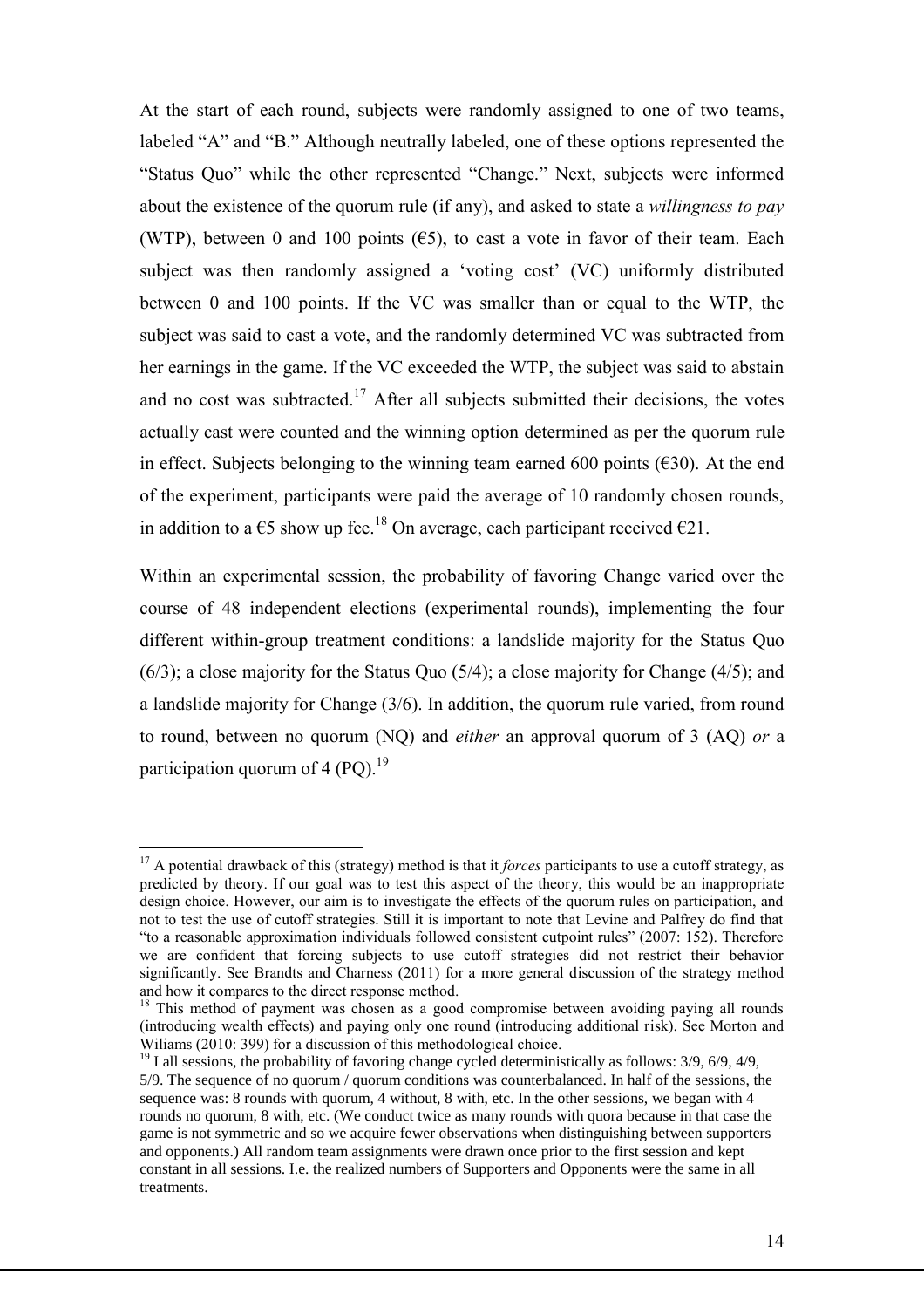As these conditions varied within the sessions, we can conduct within-subject and within-group comparisons between NQ and either AQ or PQ, as well as betweensubject and between-group comparisons between AQ and PQ. Note that, in the case of no quorum, the game is perfectly symmetric and, therefore, there is no distinction between the "Status Quo" and "Change." Thus, overall, we have  $2 + 4 \times 2 = 10$ treatment conditions. Experiment instructions are described in detail in the Appendix 2.

## **4. Descriptive statistics and preliminary tests**

In this section, we display some descriptive statistics, such as means and standard deviations (conditional on the quorum classifications and minority/majority classifications). We also show some non-parametric tests that help us establish a first set of results.

As indicated above, we conducted 8 sessions, involving 16 groups of 9 participants. Since the composition of groups remained fixed throughout each session, we have 16 statistically independent observations. When conducting non-parametric tests, we therefore use the group as our basic unit of observation, and concentrate on the grouplevel averages of the variables of interest.

As we explained before, eight groups were subjected to the "No quorum" and "Approval quorum" treatments and another eight groups were subjected to the "No quorum" and "Participation quorum" treatments.

All comparisons between either quorum rule and the "no quorum" benchmark will use data from only the 8 groups who were exposed to the particular quorum type, e.g., we do not include the "no quorum" data from the 8 PQ sessions when we compare AQ to NQ. Thus, these comparisons will be based on 8 independent pairs of observations, and we will use Wilcoxon signed-rank tests to assess the significance of any differences observed.

To compare the two different quorum types, we can use all 16 observations, 8 independent observations per condition. Significance will be based on the Mann-Whitney U test for independent samples (also known as the Wilcoxon rank sum test).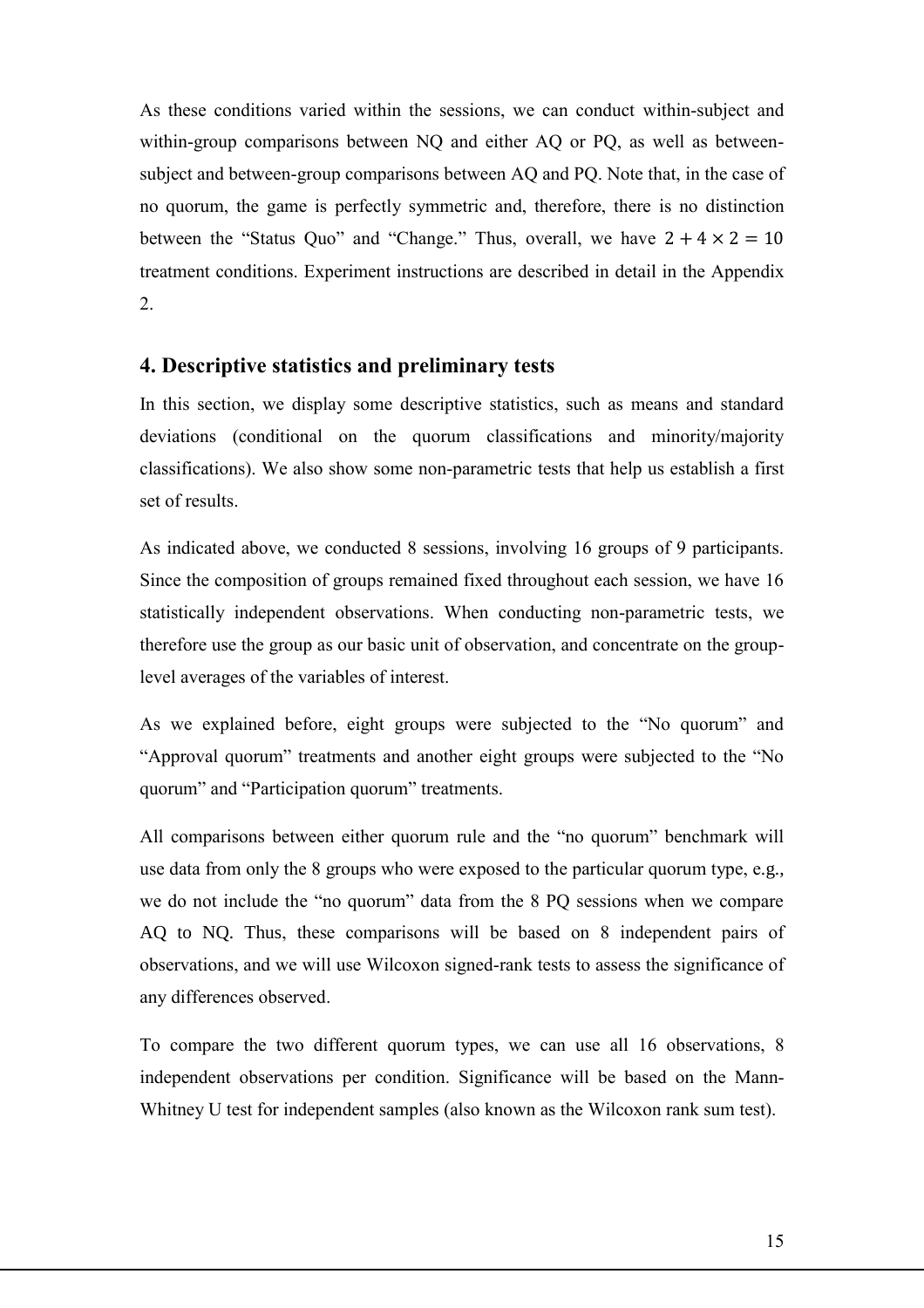We divide the presentation in 4 tables, Tables 4a to 4d, with one table for each odds treatment ( $\mu = 3/9$ , 4/9, 5/9, 6/9). In each table, we have the average willingness to pay and the standard deviation that corresponds to each treatment. In the third column, we present the p-value of the Wilcoxon signed-rank test for the null that means are equal under quorum and no quorum. Finally, in the last column, we show the p-value associated with the Mann-Whitney U test, for the null that the means are the same for both quorum types.

When we compare any quorum treatment with no quorum, we see that the Willingness To Pay (WTP)  $-$  i.e. the probability of voting, as voting costs are drawn from a (0,100) uniform distribution — always decreases for Opponents, and almost always in a statistically significant way. This supports Prediction 1 formulated above.

**Result 1:** *Among Opponents, the average WTP to cast a vote is significantly lower under both AQ and PQ than in the absence of a quorum. Thus, expected rates of participation among Opponents are significantly lower in the presence of either quorum rule.*

For Supporters, the results are less clear-cut. Consistent with Prediction 3, turnout among Supporters increases in almost all scenarios in the presence of a quorum. However, these differences are not always statistically significant. Part of the explanation for this lack of statistical significance may be attributed to the low power of the statistical effects that can be performed when one uses session averages as the unit of observation (see Frechétte 2012).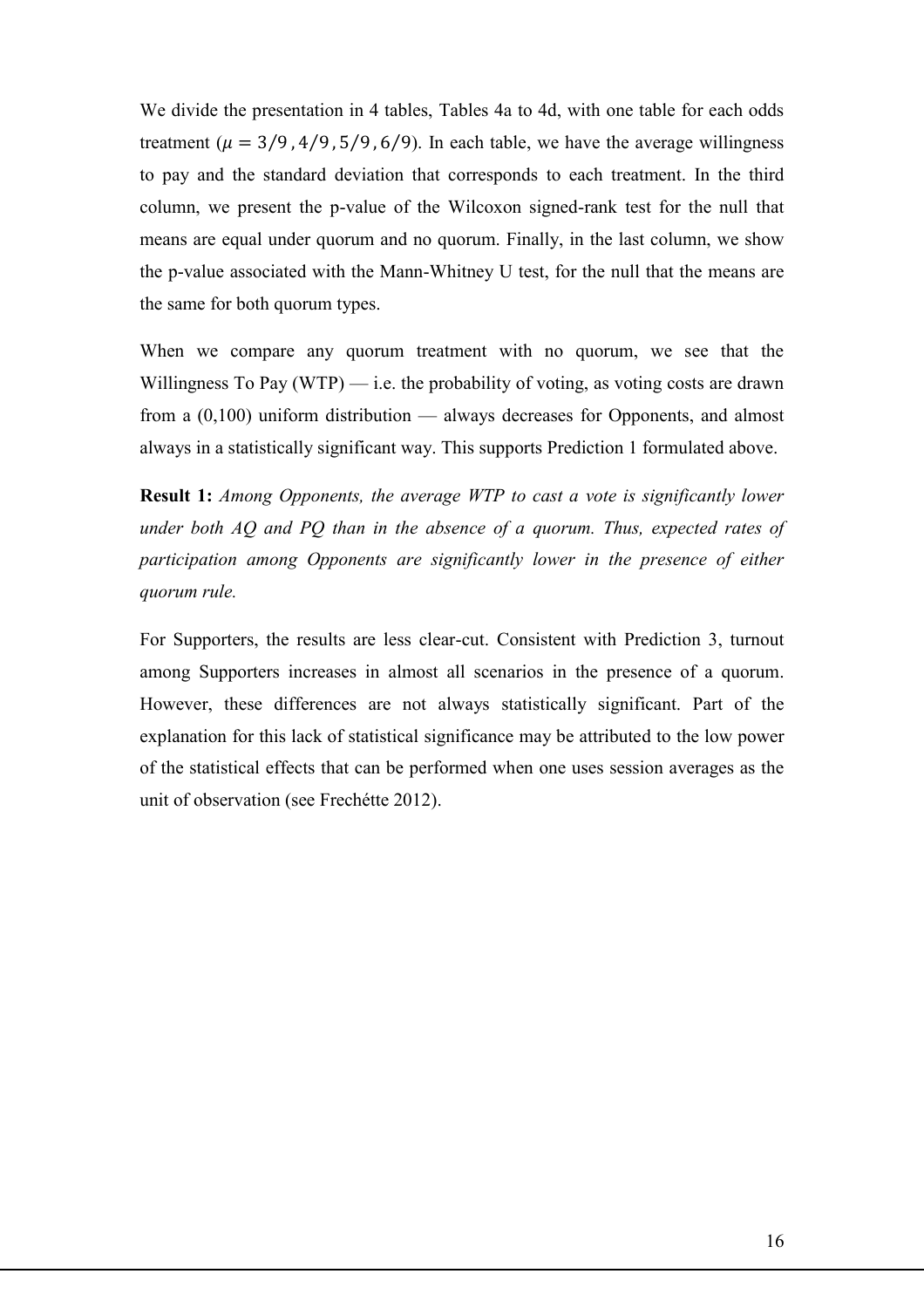**Table 4: Descriptive statistics and preliminary tests**

|           | Table 4a: Clear majority for Change:<br>$\mu = 6/9$ |                    |          |                                    |                          |          | Table 4b: Borderline majority for Change: |                       |                    |           |                                   |
|-----------|-----------------------------------------------------|--------------------|----------|------------------------------------|--------------------------|----------|-------------------------------------------|-----------------------|--------------------|-----------|-----------------------------------|
|           |                                                     | Mean<br><b>WTP</b> | St dev   | AQ / PQ<br>VS.<br>NQ<br>$(p$ -val) | PQ vs. AQ<br>$(p-value)$ |          |                                           |                       | Mean<br><b>WTP</b> | St dev    | AQ / P<br>VS.<br>NQ<br>$(p-value$ |
|           | $NQ_{aq}$ ; $NQ_{pq}$                               | 25.2; 25.3         | 8.4; 4.9 |                                    |                          |          |                                           | $NQ_{aq}$ ; $NQ_{pq}$ | 46.4; 48.7         | 8.6; 13.2 |                                   |
| Opponent  | <b>AQ</b>                                           | 16.2               | 9.6      | 0.109                              |                          | Opponent | <b>AQ</b>                                 | 33.3                  | 15.0               | 0.039     |                                   |
|           | PQ                                                  | 8.8                | 6.7      | 0.008                              | 0.161                    |          |                                           | PQ                    | 18.9               | 13.8      | 0.008                             |
|           | $NQ_{aq}$ , $NQ_{pq}$                               | 57.0; 64.4         | 6.7; 8.7 |                                    |                          |          |                                           | $NQ_{aq}$ ; $NQ_{pq}$ | 59.4; 62.9         | 8.4; 14.0 |                                   |
| Supporter | <b>AQ</b>                                           | 67.3               | 7.8      | 0.015                              | 0.721                    |          | Supporter                                 | <b>AQ</b>             | 61.1               | 7.2       | 0.547                             |
|           | PQ                                                  | 68.5               | 7.3      | 0.195                              |                          |          |                                           | PQ                    | 65.1               | 12.6      | 0.742                             |

| Table 4b: Borderline majority for Change:<br>$\mu = 5/9$ |  |           |                       |                    |           |                                              |                          |  |
|----------------------------------------------------------|--|-----------|-----------------------|--------------------|-----------|----------------------------------------------|--------------------------|--|
| $\chi$ vs. AQ<br>(p-val)                                 |  |           |                       | Mean<br><b>WTP</b> | St dev    | AQ / PQ<br>VS.<br><b>NQ</b><br>$(p$ -val $)$ | PQ vs. AQ<br>$(p-value)$ |  |
|                                                          |  |           | $NQ_{aq}$ ; $NQ_{pq}$ | 46.4; 48.7         | 8.6; 13.2 |                                              |                          |  |
| 0.161                                                    |  | Opponent  | <b>AQ</b>             | 33.3               | 15.0      | 0.039                                        |                          |  |
|                                                          |  |           | PO                    | 18.9               | 13.8      | 0.008                                        | 0.083                    |  |
|                                                          |  |           | $NQ_{aq}$ ; $NQ_{pq}$ | 59.4; 62.9         | 8.4; 14.0 |                                              |                          |  |
|                                                          |  | Supporter | <b>AQ</b>             | 61.1               | 7.2       | 0.547                                        |                          |  |
| 0.721                                                    |  | PQ        | 65.1                  | 12.6               | 0.742     | 0.382                                        |                          |  |

|           | Lable 4c. Borgerline majority for Status Quo.<br>$\mu - 4/9$ |                    |           |                                    |                            | I able 4d. Clear majority for Status Quo |          |                       |                    |          | $\mu$                         |      |      |
|-----------|--------------------------------------------------------------|--------------------|-----------|------------------------------------|----------------------------|------------------------------------------|----------|-----------------------|--------------------|----------|-------------------------------|------|------|
|           |                                                              | Mean<br><b>WTP</b> | St dev    | AQ / PQ<br>VS.<br>NQ<br>$(p$ -val) | PQ vs. AQ<br>$(p$ -val $)$ |                                          |          |                       | Mean<br><b>WTP</b> | St dev   | AQ / P<br>VS.<br>NQ<br>(p-val |      |      |
|           | $NQ_{aq}$ , $NQ_{pq}$                                        | 59.4; 62.9         | 8.4; 14.0 |                                    |                            |                                          |          | $NQ_{aq}$ ; $NQ_{pq}$ | 57.0; 64.4         | 6.7; 8.7 |                               |      |      |
| Opponent  | AQ                                                           | 39.3               | 16.0      | 0.008                              | 0.279                      |                                          | Opponent | <b>AQ</b>             | 36.9               | 13.8     | 0.008                         |      |      |
|           | PQ                                                           | 27.1               | 22.7      | 0.008                              |                            |                                          |          | PQ                    | 25.9               | 19.5     | 0.008                         |      |      |
|           | $NQ_{aq}$ , $NQ_{pq}$                                        | 46.4; 48.7         | 8.6; 13.2 |                                    |                            |                                          |          | $NQ_{aq}$ ; $NQ_{pq}$ | 25.2, 25.3         | 8.4; 4.9 |                               |      |      |
| Supporter | <b>AQ</b>                                                    | 43.6               | 8.2       | 0.383                              | 0.015                      | Supporter                                | AQ       | 31.1                  | 10.8               | 0.055    |                               |      |      |
|           | PQ                                                           | 55.7               | 10.2      | 0.109                              |                            |                                          |          |                       |                    |          | PQ.                           | 42.2 | 12.0 |

| Table 4c: Borderline majority for Status Quo: | $\mu = 4/9$ | Table 4d: Clear majority for Status Quo $\mu = 3/9$ |  |
|-----------------------------------------------|-------------|-----------------------------------------------------|--|
|                                               |             |                                                     |  |

| $\chi$ vs. AQ<br>(p-val) |           |                       | Mean<br><b>WTP</b> | St dev   | $\rm AQ$ / $\rm PQ$<br>VS.<br>NQ<br>$(p-value)$ | PQ vs. AQ<br>$(p-value)$ |
|--------------------------|-----------|-----------------------|--------------------|----------|-------------------------------------------------|--------------------------|
|                          |           | $NQ_{aq}$ ; $NQ_{pq}$ | 57.0; 64.4         | 6.7; 8.7 |                                                 |                          |
| 0.279                    | Opponent  | <b>AQ</b>             | 36.9               | 13.8     | 0.008                                           | 0.161                    |
|                          |           | PQ                    | 25.9               | 19.5     | 0.008                                           |                          |
|                          |           | $NQ_{aq}$ ; $NQ_{pq}$ | 25.2, 25.3         | 8.4; 4.9 |                                                 |                          |
|                          | Supporter | <b>AQ</b>             | 31.1               | 10.8     | 0.055                                           |                          |
| 0.015                    |           | PO                    | 42.2               | 12.0     | 0.008                                           | 0.083                    |

Note: The second and third columns present the mean and standard deviation of group means.

NQ<sub>aq</sub>/ NQ<sub>pq</sub> refers to the No Quorum treatment in the groups that also had the Approval Quorum/Participation Quorum treatment.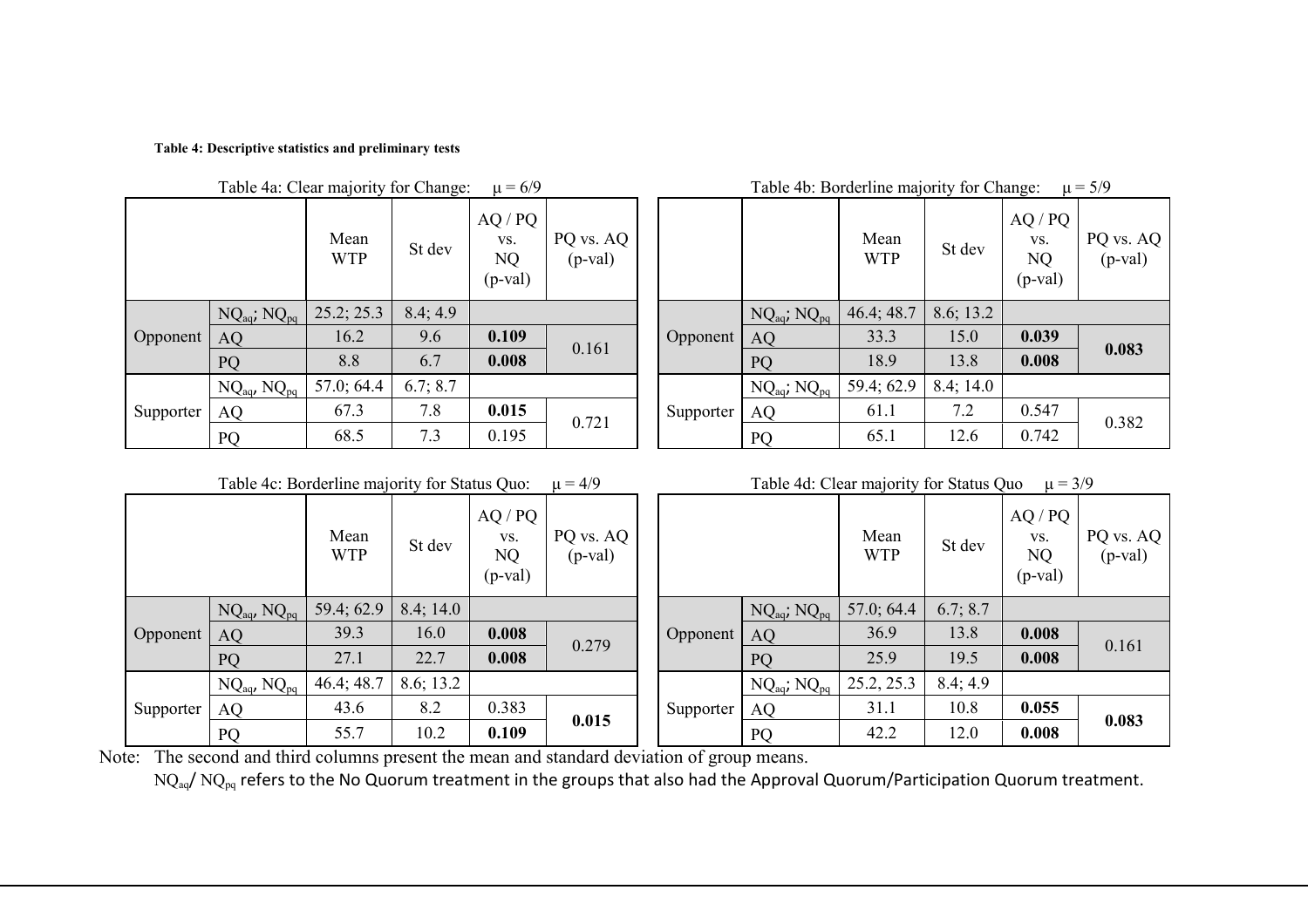Of the eight possible comparisons between PQ and AQ, only three yield statistically significant differences. Thus, the nonparametric analysis based on session averages does not yield support for Prediction 2. None the less, we can see that average turnout among Opponents is lower under PQ than AQ in all four scenarios. As we will see in section 5.1, when we use all the available information and control for individual and group effects, these differences are strongly significant.

## **5. Regression results**

 $\overline{a}$ 

## **5.1 Turnout rates**

We estimate a regression model where WTP ("willingness to pay") is the dependent variable and the explanatory variables are dummies for the combinations between the different quorum treatments and the values of  $\mu$  and, for the quorum conditions, whether subjects are Opponents or Supporters. In contrast to the non-parametric analysis in the previous section, this approach allows us to use all the information on all individual actions of the experimental subjects.

We control for individual random effects and for the round number — which is like a time trend with each period corresponding to a round in the game.<sup>20</sup> The time trend was statistically significant up to a third order polynomial. It is an increasing function up to round 23, at which point it stabilizes. Comparing round 23 to round 1, we can observe an increase in turnout around 10 percentage points.

Figure 1 displays the results graphically, and Table 5 provides more detailed information on the individual coefficients. The constant corresponds to the treatment of Clear Minority under No Quorum. In the second to the last column, we include the result of a Wald test for the null that the quorum treatment has no effect. In the last column we perform the same test for the difference between the participation quorum and the approval quorum.

Figure 1.a shows the estimated WTP  $-$  i.e. the probability of voting, as voting costs are drawn from a (0,100) uniform distribution — both for the no quorum situation and

<sup>&</sup>lt;sup>20</sup> Considering a model with individual fixed effects yields almost identical results, showing that any individual and group effects are very well controlled for, with the random effects model. Also, given the bounded nature of the dependent variable, one could have on model of fractional response variables a la Papke and Wooldridge (2008). The results were nearly identical, so there is no obvious advantage in using this more complicated framework.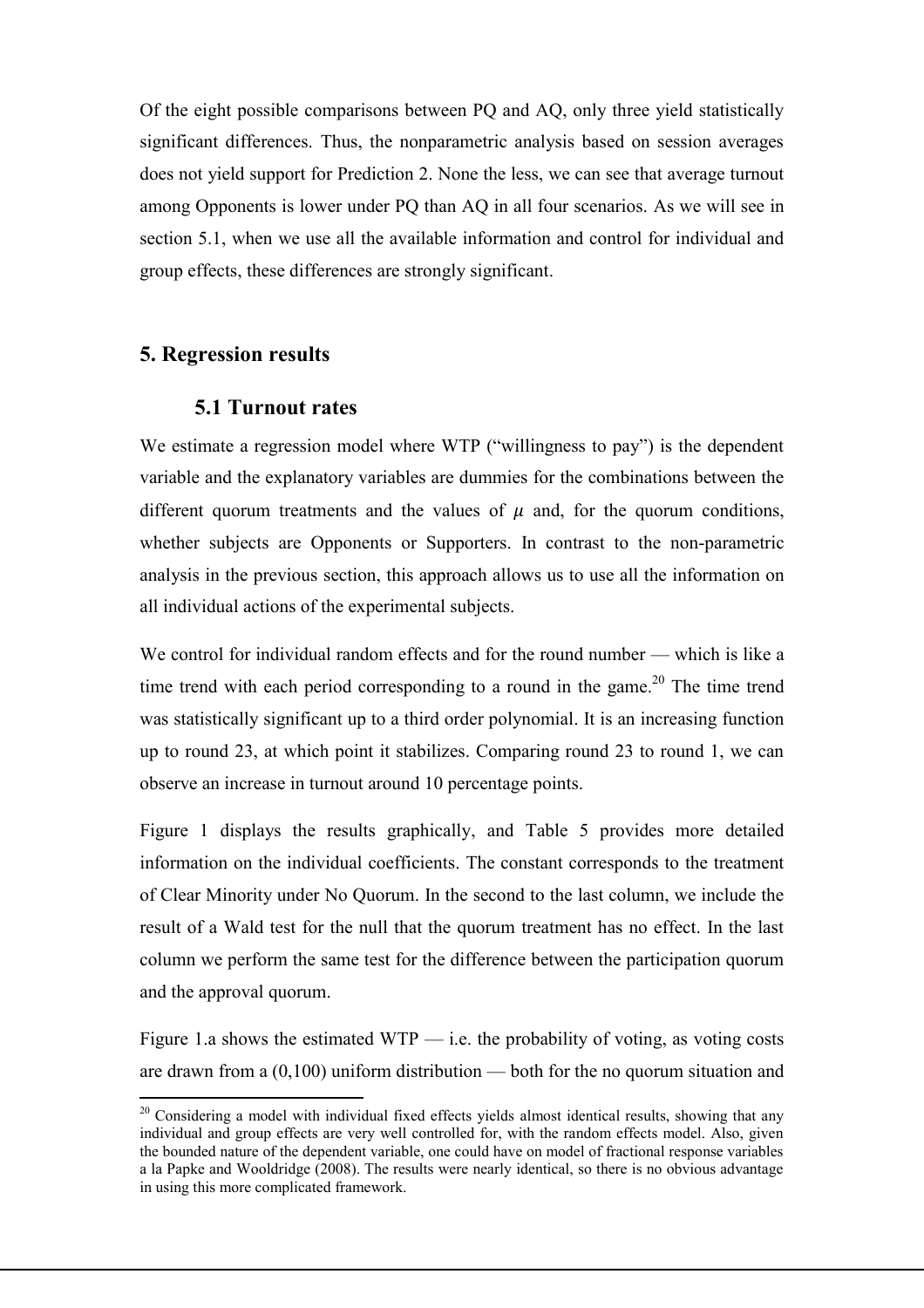for Supporters and Opponents under the participation quorum, depending on the (increasing) probability that each other member of the electorate are in the same team, from a clear majority against  $(3/6)$  to a clear majority in support  $(6/3)$ .<sup>21</sup> Figure 1.b shows the same, but this time replacing the participation quorum with the approval quorum condition. Finally, Figure 1.c focuses on the effects of quora for Opponents in comparison with the No quorum situation. To compute the voting probability, we considered Round=25 (about the mean value).

Overall, as Figures 1.a and 1.b show, under all quorum conditions, WTP was lowest when subjects expected to be a clear minority, and larger when the election was expected to be close.

We can also see that the quorum rules affect the propensity to vote in different ways, depending on whether subjects are Opponents or Supporters.

For Opponents, the negative marginal effects of quora, seen in Figure 1.c, were statistically significant and large.<sup>22</sup> It is also clear that the Participation Quorum has a stronger demobilization effect than the Approval Quorum. Moreover, the last column of Table 5, where we test the null that there is no difference between both quora, tells us that the stronger demobilizing effect of the Participation Quorum is always statistically significant at least at 5%. This yields support for Prediction 2

**Result 2:** *PQ causes participation rates among Opponents to drop significantly more strongly than does AQ.*

In contrast, for Supporters, there is evidence of an increase in the turnout rates in comparison with the No quorum situation.

**Result 3:** *Both AQ and PQ have either no effect or a positive effect on turnout among Supporters.*

In sum, quora affect Opponents and Supporters in different ways: there is strong and unambiguous evidence that they decrease the turnout of those who oppose the measure changing the Status Quo, and some evidence that it increases Supporters'

 $\overline{a}$ 

<sup>&</sup>lt;sup>21</sup> Take, for example, the  $3/6$  case. This means that for Supporters there is a clear majority against Change. For Opponents, there is a clear majority for Change.

<sup>&</sup>lt;sup>22</sup> Even in the only case in which the 95% confidence interval includes zero, Table 4, in the second to the last column, tells us that the effect is still statistically significant at 10%.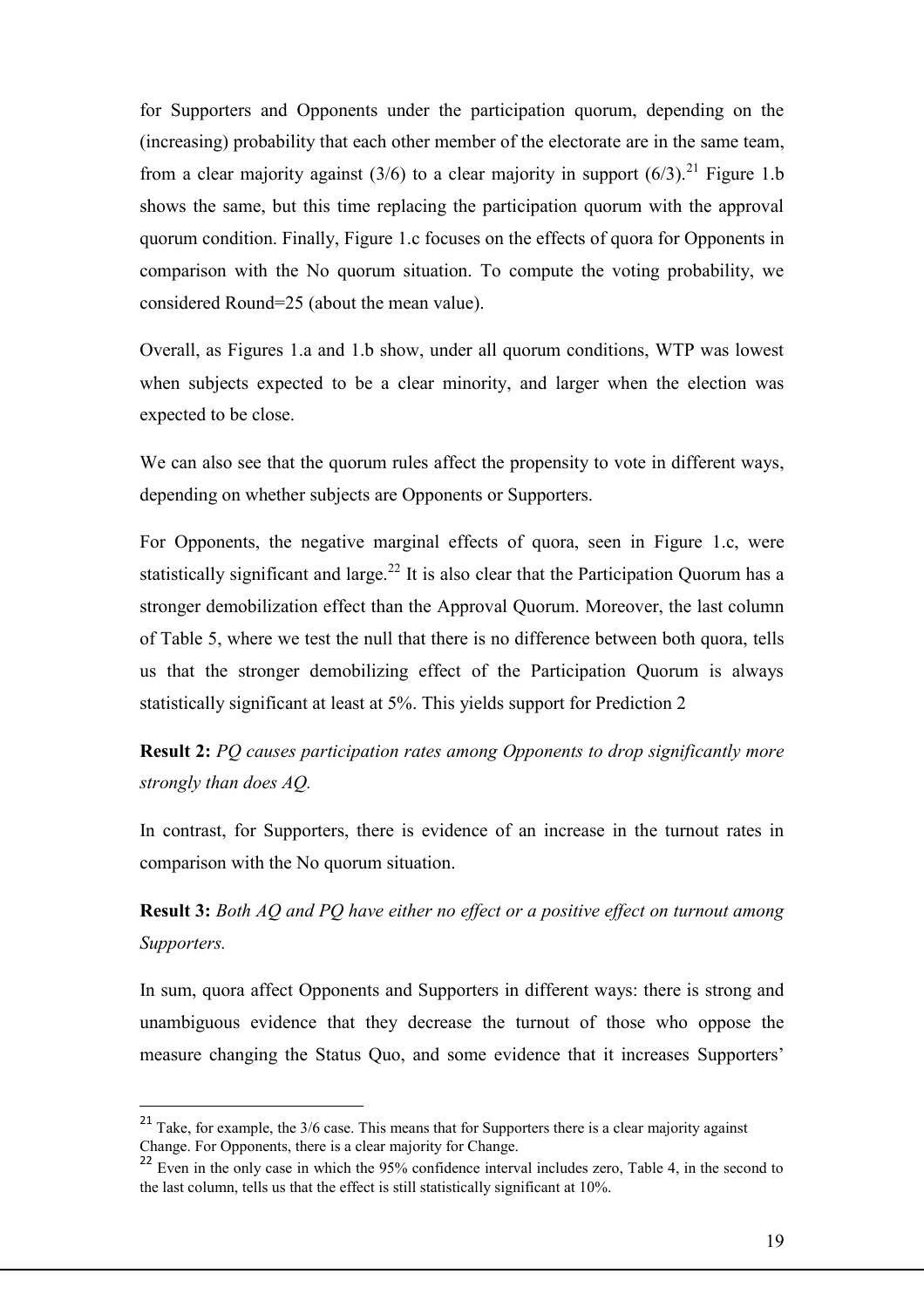turnout. Furthermore, as Figures 1.a and 1.b clearly suggest, the increased WTP for Supporters only partially offsets the decrease among Opponents. The result is that quora decrease overall turnout.



**Figure 1: Experimental results depending on the (increasing) probability that each other member of the electorate belongs to their team, from a clear majority against (3/6) to a clear majority in support (6/3). (a) The 'willingness to pay' (WTP) without quorum (NQ) and for Opponents and Supporters under the participation quorum (PQ). (b) WTP without quorum (NQ) and for Opponents and Supporters under the approval quorum (AQ). (c) The effects of quora for Opponents in comparison with the no quorum situation. Error bars denote 95% confidence intervals.**

The results in Table 5, more than just confirming the information of Figure 1, also clarify the several situations where the confidence intervals of Figure 1 overlap. For example, the increase of turnout among Supporters is, with one exception, always significant, when one compares the participation quorum with no quorum. In the case of an approval quorum, this effect is statistically significant only when Supporters are in clear majority.

If quora affect turnout, which type of quorum has the largest effects? In Table 5, last column, we test the difference between the participation and approval quora on turnout. For Supporters, differences are statistically significant only when they expect to be in minority. However, for Opponents, participation is always significantly less in the case of the participation quorum. The same was visible in Figure 1.c, which shows demobilization effects of the participation quorum that are always larger than under approval quora and under all values of  $\mu$ .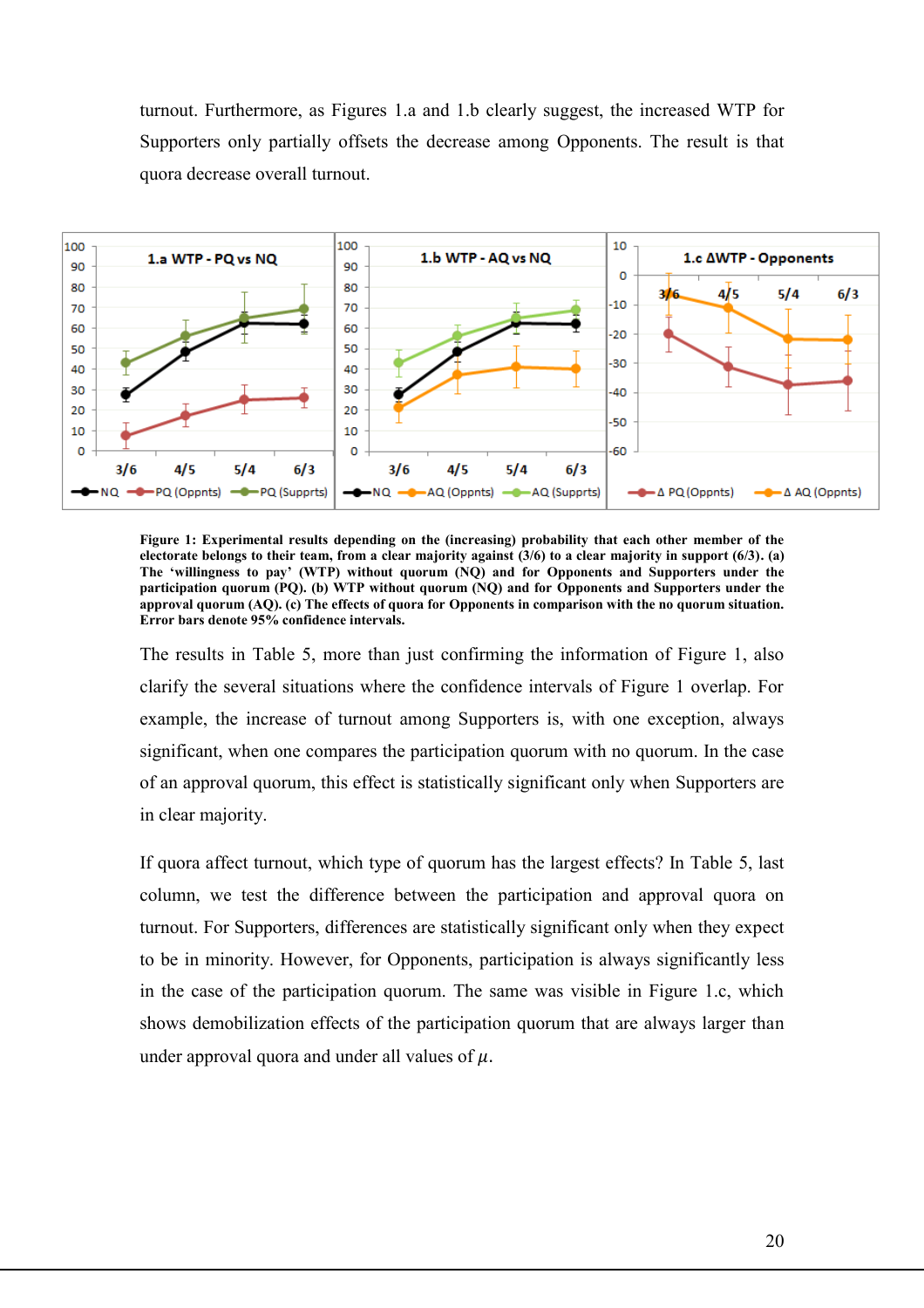|                                               |             |            | Wald test | Wald test |  |
|-----------------------------------------------|-------------|------------|-----------|-----------|--|
|                                               | Coefficient | Std. Error | $Q = NO$  | $AQ = NQ$ |  |
| 1- Constant                                   | 17.3        | 2.3        |           |           |  |
| 2- AQ, Opponent, clear minority               | $-6.5$      | 3.7        | $\ast$    | ***       |  |
| 3- PQ, Opponent, clear minority               | $-20.0$     | 3.0        | ***       |           |  |
| 4- AQ, Supporter, clear minority              | 6.1         | 3.8        | ns        | $\ast$    |  |
| 5- PQ, Supporter, clear minority              | 15.5        | 3.2        | ***       |           |  |
| 6- NQ, borderline minority                    | 21.0        | 2.3        |           |           |  |
| 7- AQ, Opponent, borderline minority          | 9.9         | 4.9        | **        | ***       |  |
| 8- PQ, Opponent, borderline minority          | $-10.2$     | 4.3        | ***       |           |  |
| 9- AQ, Supporter, borderline minority         | 20.0        | 3.1        | ns        | **        |  |
| 10- PQ, Supporter, borderline minority        | 28.5        | 3.1        | ***       |           |  |
| 11- NQ, borderline majority                   | 35.1        | 3.3        |           |           |  |
| 12- AQ, Opponent, borderline majority         | 13.5        | 5.8        | ***       |           |  |
| 13- PQ, Opponent, borderline majority         | $-2.3$      | 6.6        | ***       | **        |  |
| 14- AQ, Supporter, borderline majority        | 36.4        | 3.2        | ns        |           |  |
| 15- PQ, Supporter, borderline majority        | 37.5        | 4.0        | ns        | ns        |  |
| 16- NQ, clear majority                        | 34.6        | 2.9        |           |           |  |
| 17- AQ, Opponent, clear majority              | 12.7        | 5.4        | ***       | **        |  |
| 18- PQ, Opponent, clear majority              | $-1.5$      | 6.6        | ***       |           |  |
| 19- AQ, Supporter, clear majority             | 42.7        | 3.5        | ***       |           |  |
| 20- PQ, Supporter, clear majority             | 41.6        | 2.8        | ***       | ns        |  |
| Round number                                  | 1.115       | 0.33       |           |           |  |
| Round number to the square                    | $-0.040$    | 0.017      |           |           |  |
| Round number to the cube                      | 0.0004      | 0.0002     |           |           |  |
| R-squared                                     | 0.19        |            |           |           |  |
| Total observations                            | 6911        |            |           |           |  |
| Std. Err. adjusted for 16 clusters in GroupID |             |            |           |           |  |

#### **Table 5: Random effects model of the Willingness To Pay to vote**

\*\*\*, \*\*, \* = null rejected at 1%, 5% and 10%; ns = null not rejected at 10%.

NQ = No Quorum, AQ = Approval Quorum, PQ = Participation Quorum

In the No Quorum treatment the game is totally symmetric and, therefore, there are no distinctions between Opponents and Supporters.

Second to the last column: Wald test for the null that the Approval or Participation Quorum treatment has no effect when compared to the No Quorum treatment

Last column: Wald test for the null that the Participation Quorum treatment has no effect when compared to the Approval Quorum treatment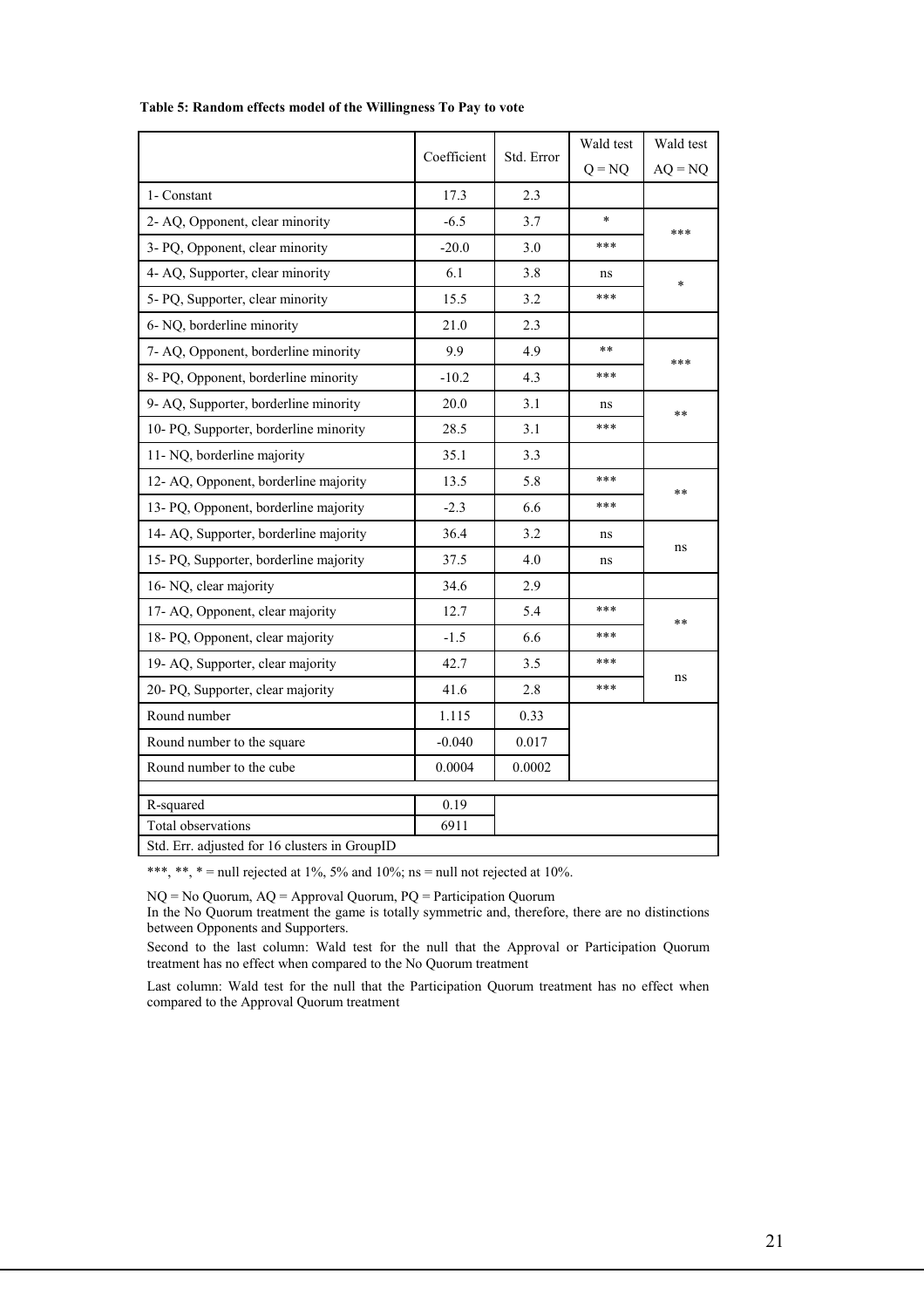## **5.2 Quorum-busting strategies**

Discussing the effects of quorum rules, particularly in what concerns referenda and initiatives, leads us to discussing the possibility of boycotts, i.e. electors who decide to abstain with the firm objective of helping the quorum not to be met. Such outcome has been described in historical reports of full-fledged boycotts of direct democracy initiatives on the part of defenders of the Status Quo under participation quora, as in Italy (Uleri 2002; Kaufmann et al. 2008), Weimar Germany (West 1985; Suksi 2002), and several others (International IDEA 2008).

In our setup, that basically corresponds to choosing a willingness to pay equal to zero. To describe the impact of the quorum restrictions on the probability of boycotting an election in our experimental setup, we created a dummy variable, call it *Boycott*, that takes the value one if WTP=0 and zero otherwise. Then, we estimate a binary choice model, with the help of a random effects probit model. We also included a quadratic time trend, i.e., the round number. $^{23}$ 

Table 6 shows our results and Figure 3 provides a graphical illustration of the most significant findings. In the first two columns of the table, we have the typical information: information on the estimated coefficients and standard errors for the different treatments. In the third column, we convert that information into the probability of boycotting and, in the last two columns, we show the marginal effects. By marginal effects we mean the impact on the probability of boycotting an election from changing from "no quorum treatment" to a "quorum treatment" (in the second to the last column), and on the probability of boycotting an election from changing an "approval quorum treatment" to a "participation quorum treatment" (last column).<sup>24</sup>

While neither quorum significantly impacts the probability that a Supporter boycotts, both quora make it significantly more likely that an Opponent does so. For every treatment, the likelihood of Opponents boycotting an election increases significantly.

The approval quorum raises this probability by a value between 14 and 24 percentage points. With one exception, the differences in the impacts of the different quorum rules are statistically significant at 1%. The exception is when an Opponent expects to be in clear minority. In that case, the marginal effect is significant at 5%.

 $\overline{a}$ 

 $2<sup>23</sup>$  The third order polynomial was statistically non-significant

 $24$  To compute the probability of boycott and the marginal effects, we considered Round number=25.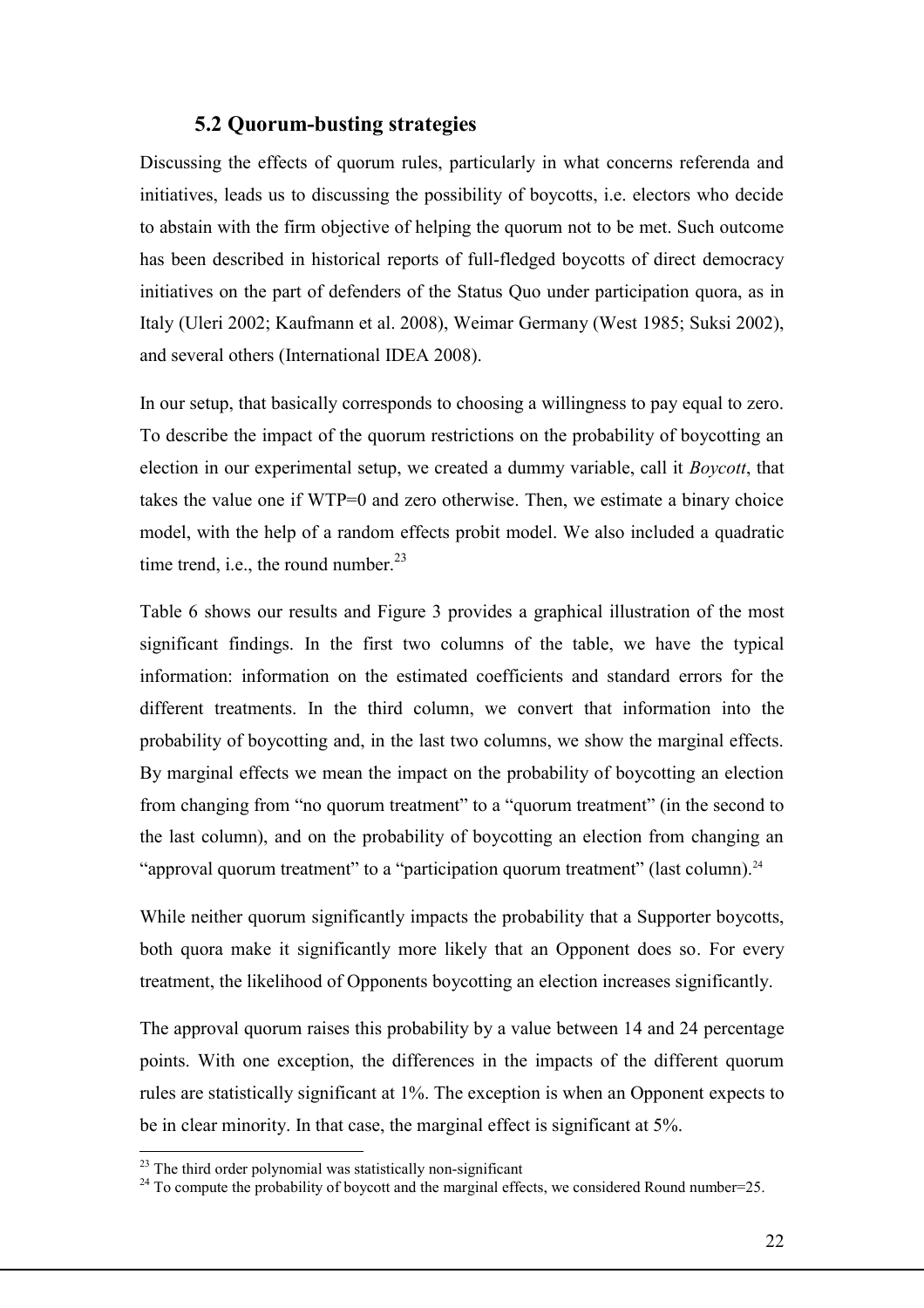|                                               | Coefficient | Std. Error | Probability | Marginal<br>effects | Marginal<br>effects |
|-----------------------------------------------|-------------|------------|-------------|---------------------|---------------------|
|                                               |             |            | of Boycott  | O-NO                | PQ-AQ               |
| 1- Constant                                   | $-1.05$     | 0.19       | 26.0        |                     |                     |
| 2- AQ, Opponent, clear minority               | 0.38        | 0.20       | 39.7        | 13.8**              | 37.8***             |
| 3- PQ, Opponent, clear minority               | 1.40        | 0.26       | 77.6        | 51.6***             |                     |
| 4- AQ, Supporter, clear minority              | $-0.15$     | 0.14       | 21.2        | $-4.7$              | $-1.1$              |
| 5- PQ, Supporter, clear minority              | $-0.19$     | 0.19       | 20.2        | $-5.8$              |                     |
| 6- No Quorum, borderline minority             | $-0.93$     | 0.16       | 5.8         |                     |                     |
| 7- AQ, Opponent, borderline minority          | 0.01        | 0.21       | 26.1        | $20.3***$           | 41.9***             |
| 8- PQ, Opponent, borderline minority          | 1.11        | 0.26       | 68.0        | 62.2***             |                     |
| 9- AQ, Supporter, borderline minority         | $-0.91$     | 0.15       | 6.0         | 0.2                 | 0.3                 |
| 10- PQ, Supporter, borderline minority        | $-0.89$     | 0.17       | 6.2         | 0.4                 |                     |
| 11- No Quorum, borderline majority            | $-1.68$     | 0.31       | 1.0         |                     |                     |
| 12- AQ, Opponent, borderline<br>majority      | $-0.05$     | 0.17       | 24.2        | $23.2***$           | 33.1***             |
| 13- PQ, Opponent, borderline majority         | 0.83        | 0.31       | 57.4        | 56.4***             |                     |
| 14- AQ, Supporter, borderline<br>majority     | $-1.42$     | 0.21       | 1.9         | 0.9                 | 0.8                 |
| 15- PQ, Supporter, borderline majority        | $-1.28$     | 0.27       | 2.7         | 1.7                 |                     |
| 16- No Quorum, clear majority                 | $-1.22$     | 0.21       | 3.1         |                     |                     |
| 17- AQ, Opponent, clear majority              | 0.04        | 0.14       | 27.2        | 24.1***             | 28.7***             |
| 18- PQ, Opponent, clear majority              | 0.79        | 0.27       | 55.9        | 52.8***             |                     |
| 19- AQ, Supporter, clear majority             | $-1.44$     | 0.20       | 1.9         | $-1.2*$             | $-0.5$              |
| 20- PQ, Supporter, clear majority             | $-1.55$     | 0.20       | 1.4         | $-1.7$              |                     |
| Round number                                  | 0.022       | 0.007      |             |                     |                     |
| Round number to square                        | $-0.0002$   | 0.0001     |             |                     |                     |
| Total observations                            |             |            |             |                     |                     |
| Std. Err. adjusted for 16 clusters in GroupID |             |            |             |                     |                     |

#### **Table 5: Random effects Probit on Boycotting elections**

\*\*\*, \*\*, \* = null rejected at 1%, 5% and 10%

NQ = No Quorum, AQ = Approval Quorum, PQ = Participation Quorum

In the No Quorum treatment the game is totally symmetric and, therefore, there are no distinctions between Opponents and Supporters.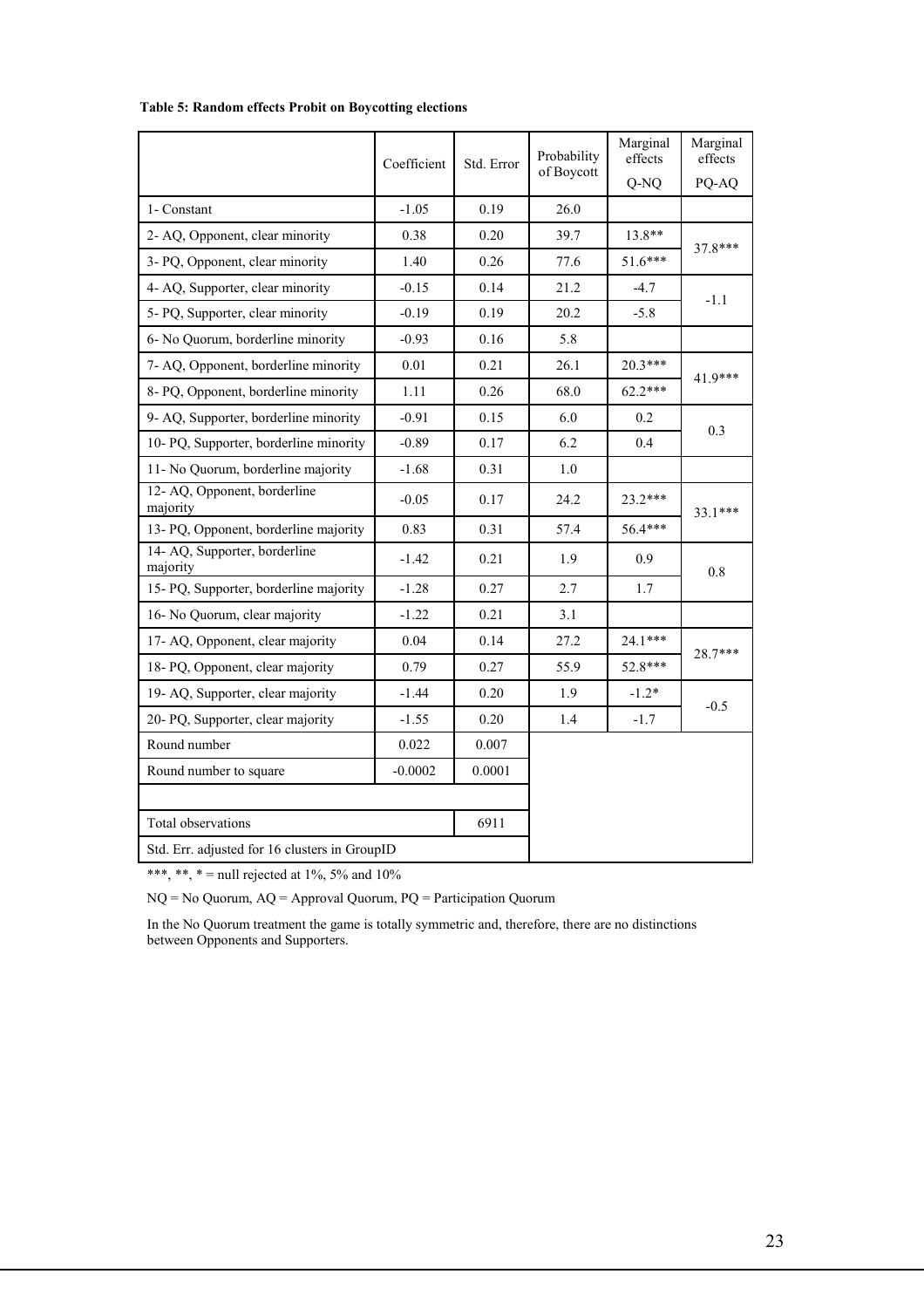

**Figure 1: Experimental results. (a) The probability that an elector boycotts the election without quorum (NQ) and, for Opponents, the participation quorum (PQ) and the participation quorum (AQ). (b) The marginal effects of quora for Opponents in comparison with the no quorum situation. Error bars denote 95% confidence intervals.**

The impact of the participation quorum is dramatically stronger: the increase is at least of 51 percentage points and can reach 62 points. The marginal effect on the probability that an Opponent boycotts an election is always significant at 1%, both when compared with the no quorum and with the approval quorum treatments. Note also that, for this case, when one compares the participation quorum with the approval quorum, the stronger impact of the participation quorum is always significant at 1%.

**Result 4:** *Both PQ and AQ significantly increase the likelihood of complete abstention ("boycot") on the part of Opponents. The likelihood of boycott is significantly larger under PQ than AQ*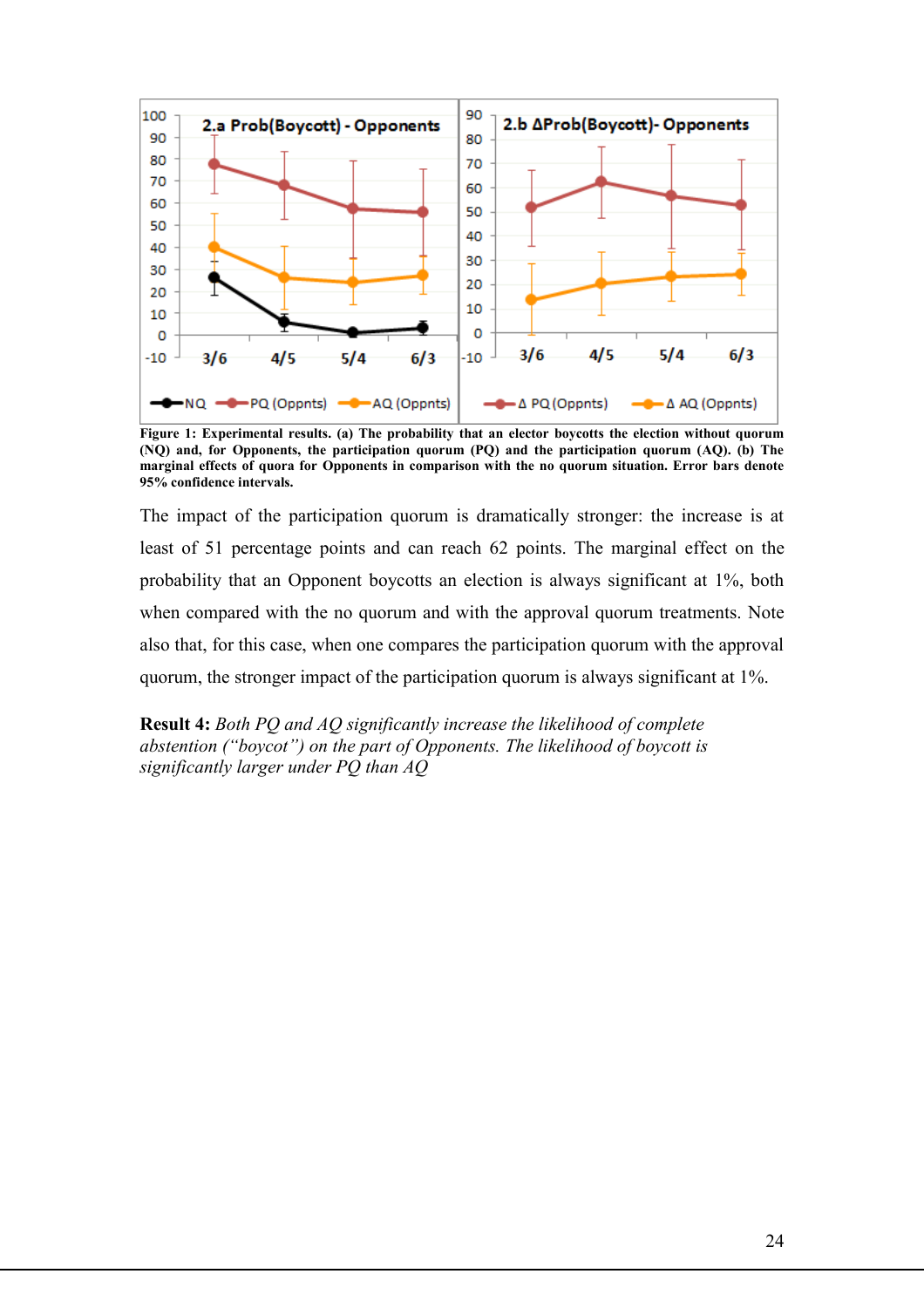## **6. Conclusions**

Studies of the determinants of turnout in direct democracy settings are rare, tend to focus on determinants such as the closeness of the election or the consequences of ballot issues, and have relied mostly on observational data (Filer and Kenny 1980; Matsusaka 1993; Coate and Conlin 2004; Coate et al. 2008). In this paper, motivated by a widespread aspect of direct democracy design – the adoption of quorum rules – we examine its consequences on turnout using a laboratory experiment.

We found that the main prediction of the pivotal voter model, extended to accommodate quorum rules, was confirmed: participation rates of Opponents were lower in the presence of quora. However, two additional findings emerge. First, we found evidence that participation quora produce a strongest demobilization effect among those who oppose changing the Status Quo than do approval quora. While the participation quorum increased the probability of Opponents boycotting the election by 50 to 60 percentage points, the same sort of effect was not nearly as dramatic for approval quorum treatment. Finally, we found that the demobilization effect of quora takes place only among Opponents of change, not among Supporters. In fact, in some situations, the turnout among Supporters of measures changing the Status Quo is slightly increased.

As with virtually all research using laboratory experiments, it is important to consider the external validity of our results. Two differences between the laboratory setting and potential "real world" applications are prominent. First, the laboratory game is arguably much simpler than any real world situation. For example, participants in our experiments are perfectly informed about the payoffs they will receive depending on the outcome of the vote, and there is common knowledge about the expected number of supporters and opponents. While this is true, our design does involve two layers of uncertainty. There is uncertainty about the voting costs and uncertainty about aggregate preferences. Thus, although our game is not nearly as complex as a real world election, it does capture at least some of the complexity faced by voters in real world settings.

A second difference between our experiment and potential real world settings is the relatively small number of participants. Our elections involve 9 players, while real world referenda are likely to involve many thousands. Therefore, the probability of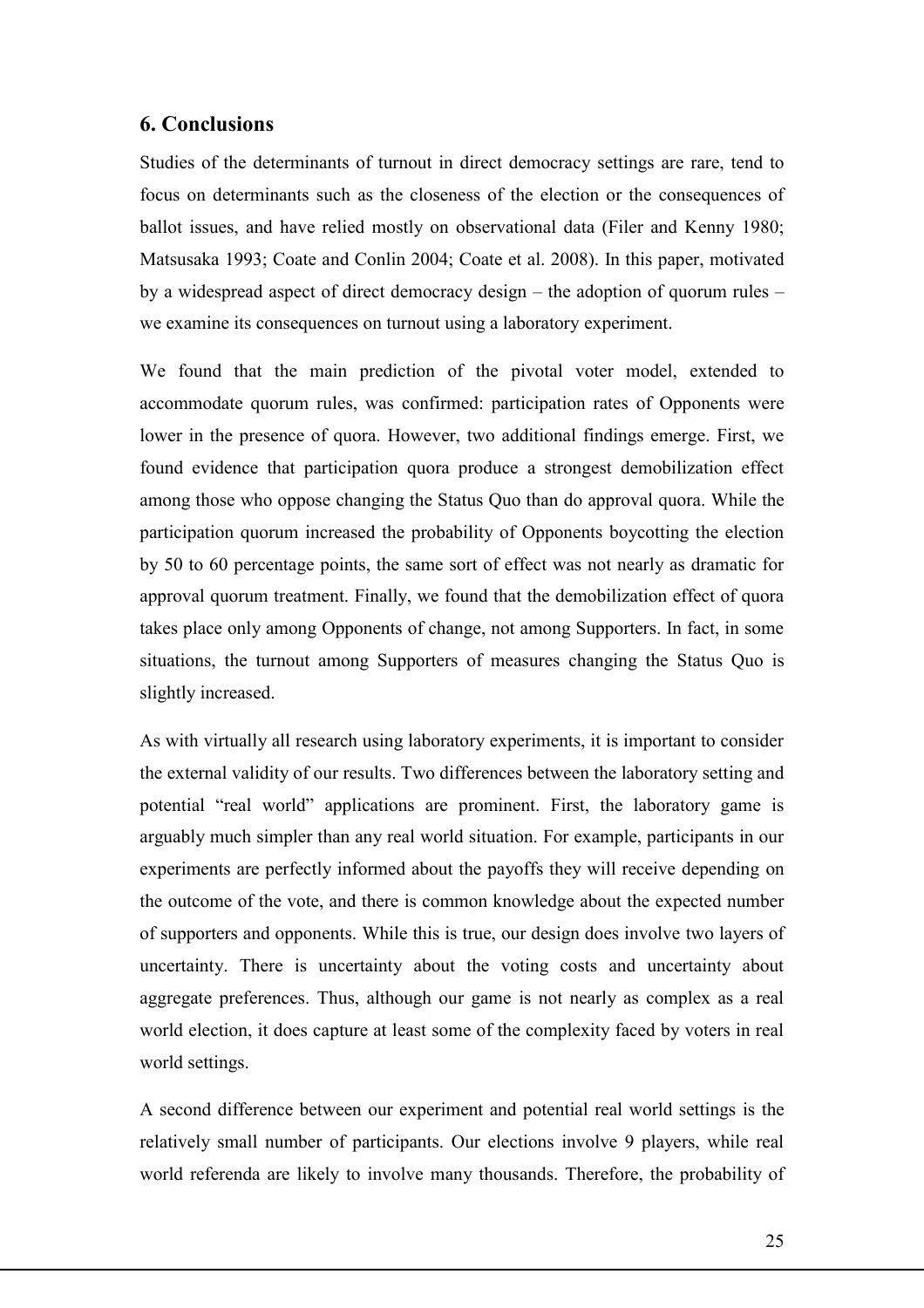casting a pivotal vote (either to affect a tie or to reach a quorum) is essentially zero in real world settings. Despite this important objection, many empirical studies have shown that patterns in voting behavior are in several respects generally consistent with the pivotal voter model. Thus it seems that many voters behave "as if" the number of voters is small. One set of advanced explanations is related to cognitive biases leading voters to overestimate small probabilities (Kahneman and Tversky 1979), whose effects can be amplified by attitudinal predispositions like, for example, their sense of political efficacy (Blais and Rheault 2011) or their level of risk aversion (St-Vincent 2013). Another possible explanation for this is that voters coordinate and / or respond to the (costly) mobilizing efforts of a relatively small number of "elite" leaders (Cox and Munger 1989; Matsusaka 1993). But from both perspectives, even with small numbers, the results of our experiment may provide valuable evidence as to the effects of quorum rules in situations involving a large number of participants. Future experiments should test the robustness of our results to a number of different extensions. One such extension could allow for communication among subjects, while keeping voting anonymous. This way, they may coordinate strategies to select a particular equilibrium. Another potentially interesting experiment will be to allow for negative voting costs, to capture the possibility of expressive voting and the idea of voting by civic duty. According to Aguiar-Conraria and Magalhães (2010b) this extension may help differentiate the approval from the participation quorum even further. Finally, allowing for different intensity in preferences to test the effect of quora on the behavior of active minorities may also lead to relevant results.

On the basis of this experiment, however, the results already point to several potential awkward consequences of quora. Designed to protect the Status Quo, they seem not only to depress Opponents' participation but also to stimulate the participation of Supporters. In other words, when quora are nevertheless met, they end up having favored Change. If, in turn, Opponents engage in boycotts that happen to be successful, huge majorities of expressed preferences in favor of Change will nevertheless fail to pass it. Furthermore, in real world conditions, full boycotts on the part of Opponents, which we showed to be massively increased by participation quora, make the preferences of those who vote (Supporters) common knowledge, endangering the secrecy of the vote. Finally, quora decrease overall levels of turnout, potentially affecting, in real world conditions, the perceived "legitimacy" of results.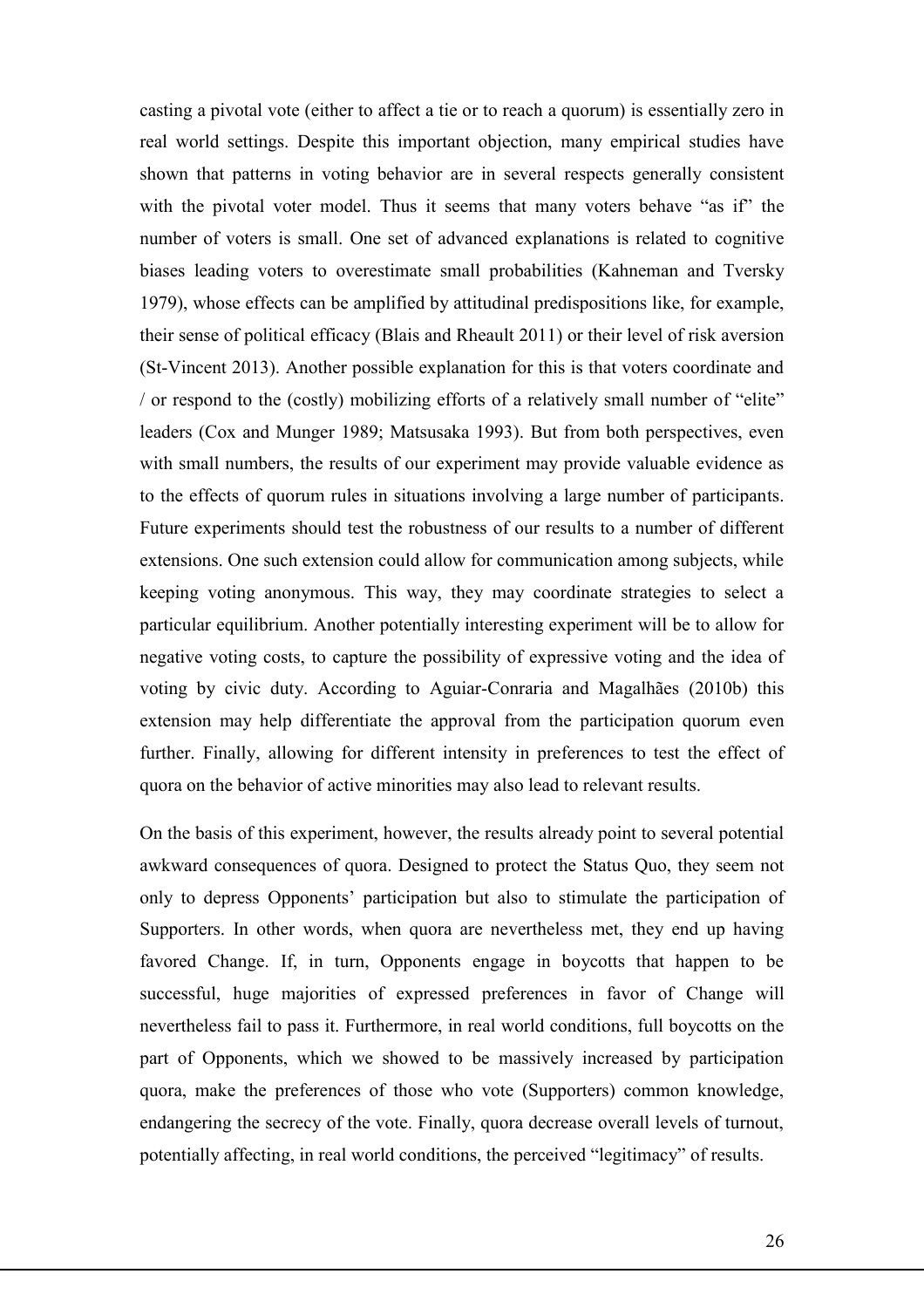## **References**

- Aguiar-Conraria, L., & Magalhães, P. C. (2010a). Referendum design, quorum rules and turnout. *Public Choice*, *144*(1), 63-81.
- Aguiar-Conraria, L., & Magalhães, P. C. (2010b). How quorum rules distort referendum outcomes: Evidence from a pivotal voter model. *European Journal of Political Economy*, *26*(4), 541-557.
- Allen Jr, J. L. (2005), Cardinal Ruini's Victory: Low Voter Turnout for In Vitro Referendum is Ascribed to Church's Political Muscle in Italy. *National Catholic Reporter*, July 1st.
- Altman, D. (2011). *Direct Democracy Worldwide*. Cambridge Univ. Press
- Battaglini, M., Morton, R. B., & Palfrey, T. R. (2010). The swing voter's curse in the laboratory. *The Review of Economic Studies*, *77*(1), 61-89.
- Blais, A. (2000). *To vote or not to vote?* Pittsburgh: Univ of Pittsburgh Press.
- Blais. A., & Rheault, L. (2011). Optimists and skeptics: Why do people believe in the value of their single vote? *Electoral Studies,* 30, 77-82.
- Börgers, T., (2004). Costly voting. *American Economic Review* 94(1), 57–66.
- Brandts, J., & Charness, G. (2011). The strategy versus the direct-response method: a first survey of experimental comparisons. *Experimental Economics*, *14*(3), 375-398.
- Coate, S., Conlin, M. & Moro, A. (2008). The performance of pivotal-voter models in small-scale elections: evidence from Texas liquor referenda. *Journal of Public Economics* 92(3-4), 582–596.
- Coate, S. & Conlin, M. 2004. A group rule–utilitarian approach to voter turnout: theory and evidence. *American Economic Review* 94 (5), 1476–1504.
- Côrte-Real, P., Pereira, P.T. (2004). The voter who wasn't there: referenda, representation and abstention. *Social Choice and Welfare* 22(2), 349–369.
- Cox, G. W., & Munger, M. C. (1989). Closeness, Expenditures, and Turnout in the 1982 US House Elections. *American Political Science Review*, *83*(01), 217-231.
- Dhillon, A. & Peralta, S.. 2002. Economic Theories of Voter Turnout. *The Economic Journal* 112, 332–352.
- Duffy, J., Tavits, M. (2008). Beliefs and voting decisions: A test of the pivotal voter model. *American Journal of Political Science*, 52 (3), 603-618.
- Eder, C., Vatter, A. & Freitag, M. (2009). Institutional design and the use of direct democracy: Evidence from the German Länder. *West European Politics,* 32 (3), 611- 633.
- Fedderson, T. (2004). Rational Choice Theory and the Paradox of Not Voting. *Journal of Economic Perspectives*, 18, 99–112.
- Filer, J. E., & Kenny, L. W. (1980). Voter turnout and the benefits of voting. *Public Choice*, 35(5), 575-585.
- Fischbacher, U. (2007). z-Tree: Zurich Toolbox for Ready-Made Economic Experiments. *Experimental Economics*, 10, 171–178.
- Fréchette, G. (2012). Session-effects in the laboratory. *Experimental Economics*, 15, 485– 498.
- Geys, B. (2006). Explaining voter turnout: A review of aggregate-level research. *Electoral Studies*, 25, 637-663.
- Groβer, J., & Schram, A. (2006). Neighborhood information exchange and voter participation: an experimental study. *American Political Science Review*, *100*(2), 235-248.
- Groβer, J., & Schram, A. (2010). Public opinion polls, voter turnout, and welfare: An experimental study. *American Journal of Political Science*, *54*(3), 700-717.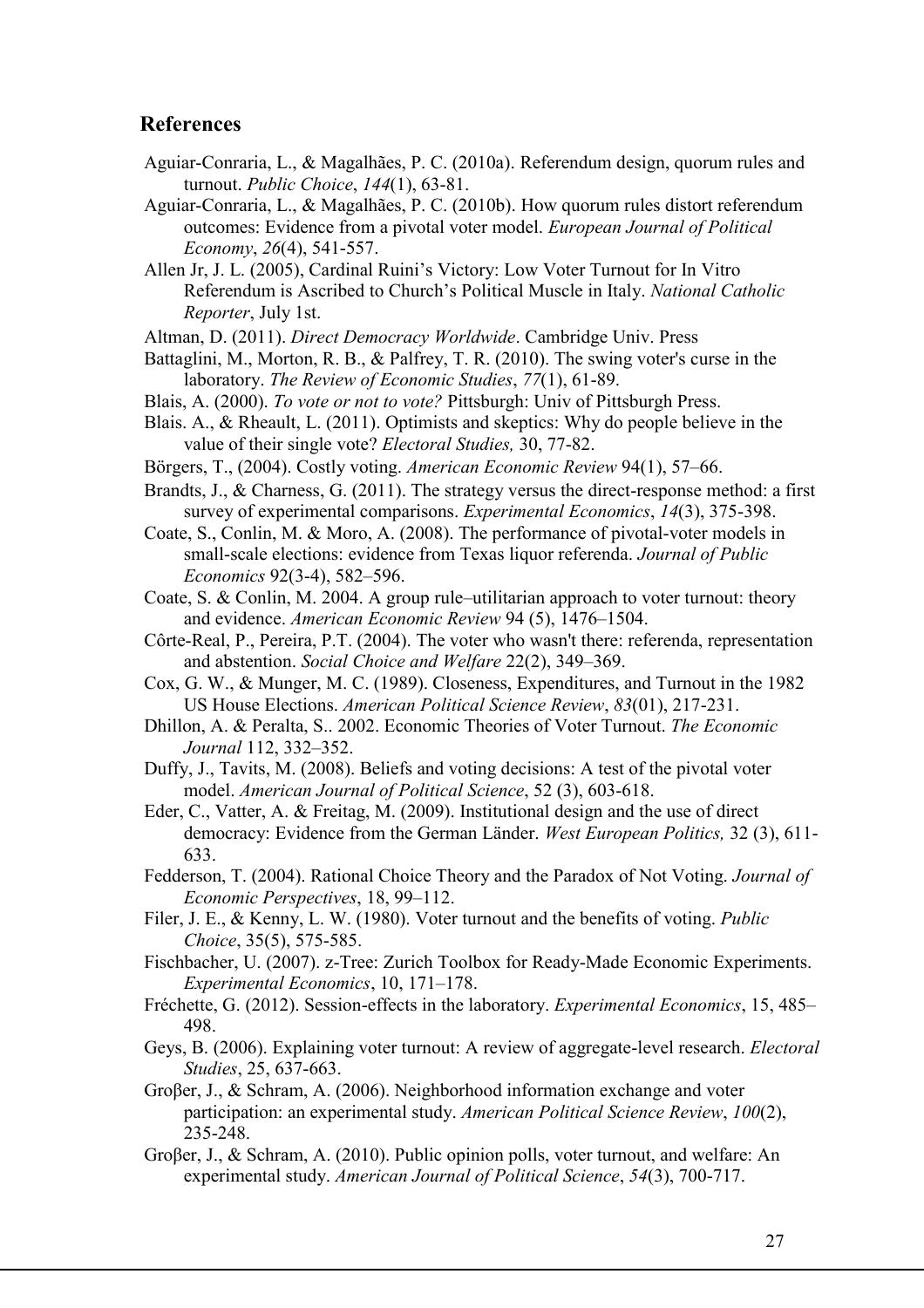- Greiner, B. (2004). An Online Recruitment System for Economic Experiments. In *Forschung und Wissenschaftliches Rechnen 2003*, ed. By K.Kremer and V.Macho. GWDG Bericht 63. Gesellschaft für Wissenschaftliche Datenverarbeitung Göttingen : Datenverarbeitung, 79–93.
- Herrera, H., Mattozzi, A. (2010). Quorum and turnout in referenda. *Journal of the European Economic Association* 8(4), 838-871.
- Hizen, Y., & Shinmyo, M. (2011). Imposing a turnout threshold in referendums. *Public Choice*, *148*(3), 491-503.
- Hug, S. (2004). Occurrence and policy consequences of referendums. A theoretical model and empirical evidence. *Journal of Theoretical Politics*, 16(3), 321-356.
- Hug, S., & Tsebelis, G. (2002). Veto players and referendums around the world. *Journal of Theoretical Politics*, 14(4), 465-515.
- International IDEA, 2008. *Direct Democracy: The International IDEA Handbook*. International Institute for Democracy and Electoral Assistance, Stockholm.
- Kahneman, D., & Tversky, A. (1979). Prospect theory: An Analysis of of decision under risk. *Econometrica*, 47, 263-292.
- Kaufmann, B., Büchi, R., & Braun, N. (2008). *Guidebook to Direct Democracy in Switzerland and Beyond. Initiative & Referendum Institute Europe*. Marburg.
- Kittel, B., and Marcinkiewicz, K. (2012). *Voting Behavior and Political Institutions: An Overview of Challenging Questions in Theory and Experimental Research*. In B. Kittel, W. J. Luhan, and R. Morton (Eds.), Experimental Political Science: Principles and Practices. Houndmills: Palgrave MacMillan.
- Laruelle, A., & Valenciano, F. (2012). Majorities with a quorum. *Journal of Theoretical Politics*, 23(2), 241-259.
- Laruelle, A., & Valenciano, F. (2012). Quaternary dichotomous voting rules. *Social Choice and Welfare*, 38(3), 431-454
- LeDuc, Lawrence. 2003. *The Politics of Direct Democracy: Referendums in Global Perspective*. Toronto: Broadview Press.
- Levine, D. K., & Palfrey, T. R. (2007). The paradox of voter participation? A laboratory study. *American Political Science Review, 101(*1), 143-158.
- Matsusaka, J. G. (1993). Election closeness and voter turnout: Evidence from California ballot propositions. *Public Choice*, *76*(4), 313-334.
- Matsusaka, J.G., 2005. Direct democracy works. *The Journal of Economic Perspectives,* 19, 185–206.
- Morton, R. B., & Tyran, J. R. (2011). Let the experts decide? Asymmetric information, abstention, and coordination in standing committees. *Games and Economic Behavior*, 72(2), 485-509.
- Morton, R. B. & Williams, K. C. (2010) *Experimental Political Science and the Study of Causality,*Cambridge Univ. Press, New York.
- Myerson, R. B. (2000). Large poisson games. *Journal of Economic Theory*, *94*(1), 7-45.
- Palfrey, T. R. (2009). Laboratory experiments in political economy. *Annual Review of Political Science*, *12*, 379-388.
- Palfrey, T. & Rosenthal, H. (1985). Voter participation and strategic uncertainty. *American Political Science Review*, 79(1): 62-78.
- Papke, L. & Wooldridge, J. (2008). Panel data methods for fractional response variables with an application to test pass rates. *Journal of Econometrics* 145: 121–133.
- Qvortrup, M. (2005). *A Comparative Study of Referendums*. Manchester University Press, Manchester UK.
- Schiller, T. (2011). *Local Direct Democracy in Europe*. Wiesbaden: VS Verlag.
- Schram, A., & Sonnemans, J. (1996). Voter turnout as a participation game: an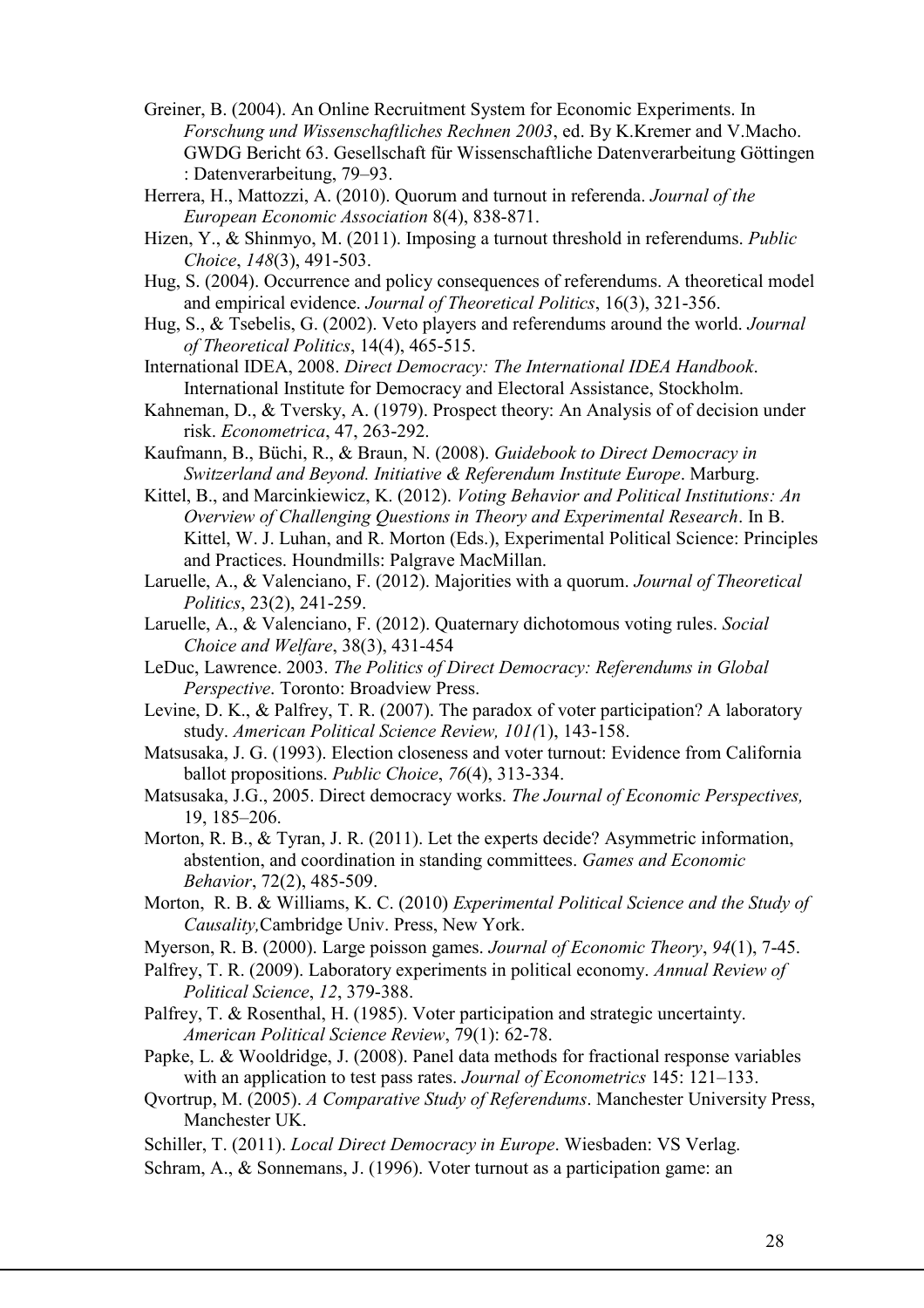experimental investigation. *International Journal of Game Theory*, *25*(3), 385-406.

- St-Vincent, S. L. (2013). An experimental test of the pivotal voter model under plurality and PR elections. *Electoral Studies,* 32, 795-806.
- Suksi, M. (1993). *Bringing in the People: A Comparison of the Constitutional forms and Practices of the Referendum*. Martinus Nijhoff Publishers, Dordrecht.
- Svensson, P. (1996). Denmark: the referendum as minority protection. In Uleri, P. V. (Ed.), *The referendum experience in Europe*. Basignstoke: Macmillan.
- Uleri, P.V. (2002). On referendum voting in Italy: yes, no or non-vote? How Italian parties learned to control referendums. *European Journal of Political Research* 41(6), 863– 883.
- Venice Commission. (2007). Code of good practice on referendums. *Document CDL-AD(2007)008*. Available at http://www.venice.coe.int/docs/2007/CDL-AD(2007)008-e.asp.
- Verhulst, J. & A. Nijeboer. (2008). *Direct Democracy: Facts and Arguments about the Introduction of Initiative and Referendum*. Brussels: Democracy International.
- West, F.C. (1985). *A Crisis of the Weimar Republic: A Study of the German Referendum of 20 June 1926*. American Philosophical Society, Philadelphia PA.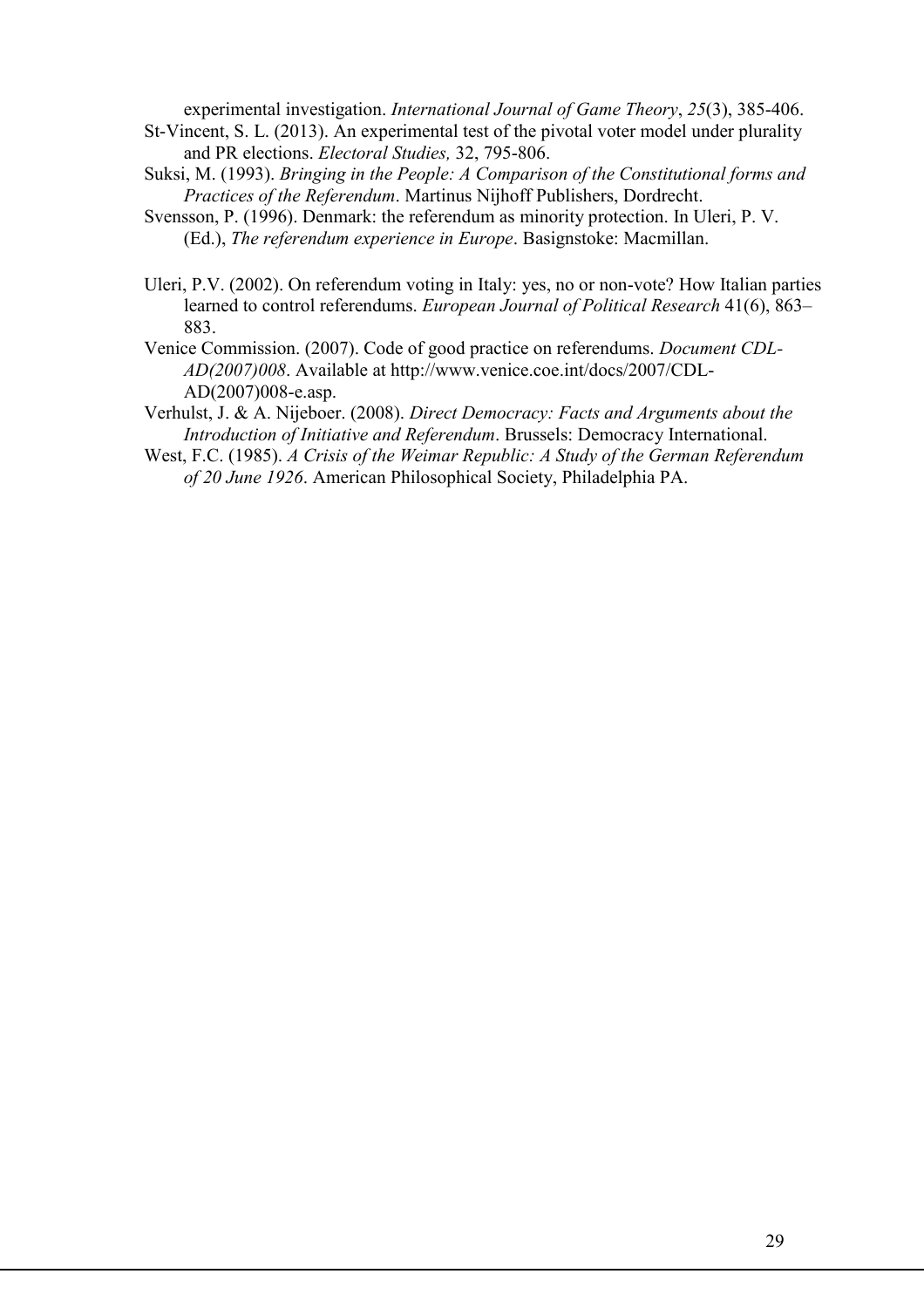## **Appendix 1 ― The mathematics of the pivotal voter model with quorum requirements**

Assume that if 'Yes' wins the election, Supporters obtain a benefit  $b$ . Opponents have a benefit of x. Assume also that there are 9 electors  $(i = 1, ..., 9)$  and that each faces a cost of voting given by  $c_i$ , where  $c_i$  is the realization of a uniformly distributed random variable,  $c_i \sim U[0,100]$ . Each voter knows her own cost, but only knows the cost distribution of the other voters. Also, each elector knows her own type and knows the probability that each other individual elector favors the proposal. A strategy is a function that specifies if elector  $i$  votes or abstains for each possible realization of  $c_i$ . A symmetric Bayesian-Nash equilibrium implies that all members of a group follow the same strategy. An elector will vote if the voting cost is below some threshold. Let  $\gamma_s$  and  $\gamma_o$  be those cutoff values for supporters of Change and Opponents, respectively. Taking as given the strategies of the other players, let  $\rho(v_o, v_s)$  be the probability that elector *i* attaches that, among the other electors,  $v_o$ vote 'No' and  $v_s$  vote 'Yes'.<sup>25</sup>

To derive  $\rho(v_0, v_s)$ , note that the probability that there are *s* supporters among the remaining  $n-1$  electors is given by  $P(s; i) = \binom{n-1}{i}$  $\int_{S}^{-1} \mu^{s} (1-\mu)^{n-1-s}$ . Among the s supporters, only the ones whose individual costs are smaller than their cutoff value will vote. Therefore, the probability that  $v_s$  of those will vote is  $V(v_s) =$ ( s  $\binom{S}{v_s}$   $\left(\frac{\gamma_s}{c}\right)$  $\left(\frac{\gamma_S}{c}\right)^{\nu_S}\left(1-\frac{\gamma_S}{c}\right)$  $\frac{\gamma_s}{c}$  Similarly the probability that, among the other  $n-1-s$ electors,  $v_o$  will vote 'No' is  $V(v_o) = \binom{n-1-s}{n}$  $\left(\frac{1-s}{v_o}\right)\left(\frac{v_o}{c}\right)$  $\left(\frac{\gamma_o}{c}\right)^{\nu_o}\left(1-\frac{\gamma_o}{c}\right)$  $\left(\frac{\gamma_0}{c}\right)^{n-1-s-v_0}$ . Putting all these together, we have:

$$
\rho(v_s, v_o) = \sum_{s=v_s}^{n-1-v_o} {s \choose v_s} \left(\frac{\gamma_s}{c}\right)^{v_s} \left(1 - \frac{\gamma_s}{c}\right)^{s-v_s} {n-1-s \choose v_o} \left(\frac{\gamma_o}{c}\right)^{v_o} \left(1 - \frac{\gamma_o}{c}\right)^{n-1-s-v_o} - \frac{\gamma_o}{c} \Big)^{n-1-s-v_o} {n-1 \choose s} \mu^s (1-\mu)^{n-1-s}.
$$
\n(A.1)

 $\overline{a}$ 

<sup>&</sup>lt;sup>25</sup> This is an obvious abuse of notation, as  $p(.)$  depends on the strategies of the other players, which also depend on the existing quorum requirement. We refer the reader to Aguiar-Conraria and Magalhães (2010b) for a rigorous derivation of the model.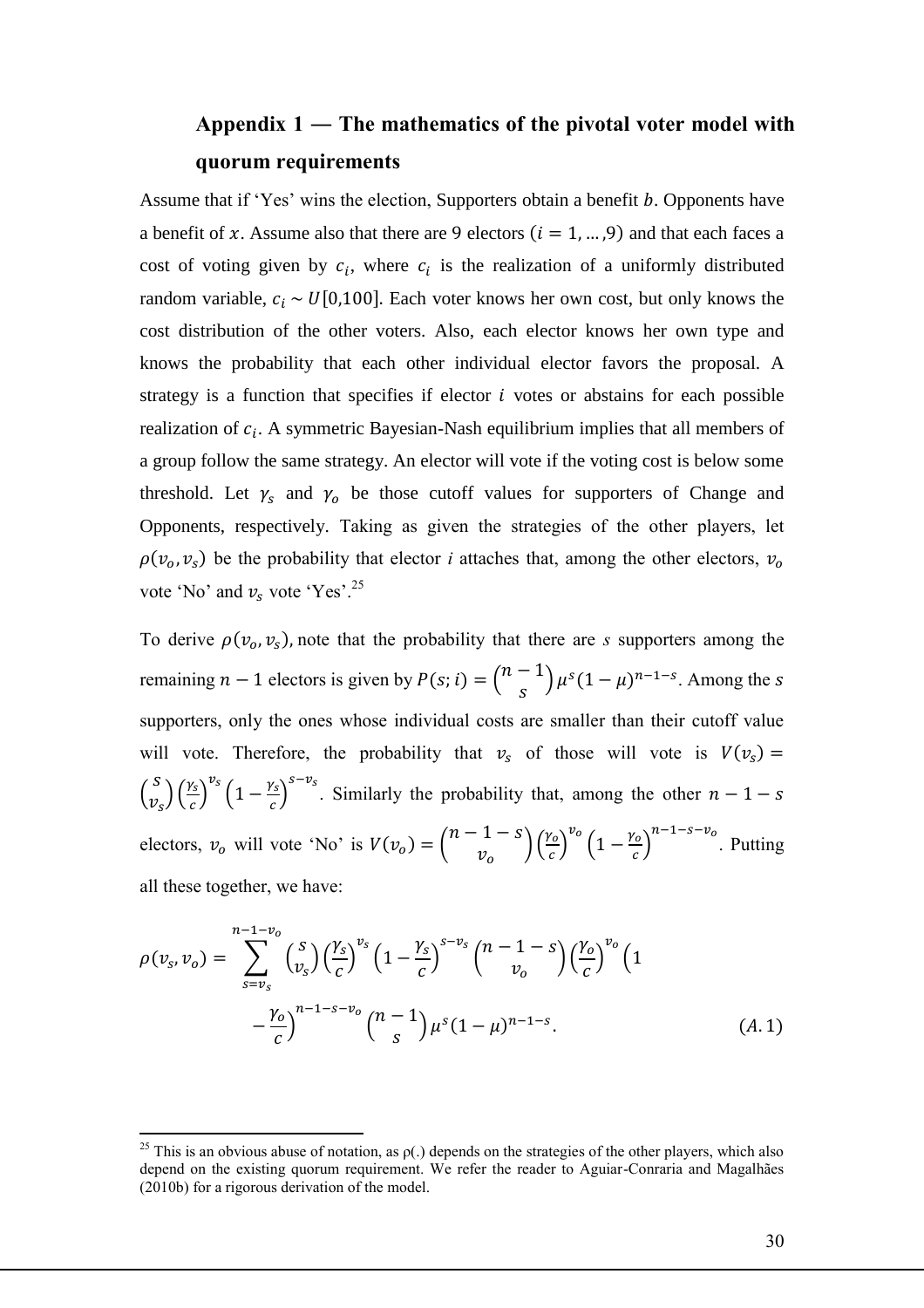Consider the case of no quorum; a Supporter is pivotal if her vote is necessary either to break or to reach the tie. So the probability of being pivotal is given by  $\left[\sum_{v=0}^{4}\frac{\rho(v,v)}{2}\right]$ 2  $\frac{\rho(v,v)}{v=0} + \sum_{v=0}^{3} \frac{\rho(v+1,v)}{2}$ 2  $\frac{3}{v=0} \frac{\rho(v+1,v)}{2}$ . For a Opponent the probability is given by  $\sum_{v=0}^{4} \frac{\rho(v,v)}{2}$ 2  $\frac{\rho(v,v)}{v=0}$  +  $\sum_{v=0}^{3} \frac{\rho(v,v+1)}{2}$ 2  $rac{p(v,v+1)}{2}$ .

Next, consider the participation quorum of 4. This rule introduces an additional way in which a voter may be pivotal. Namely, it could be that her vote is decisive in reaching the quorum, in addition to reaching or breaking a tie in case the quorum is met. For an Opponent, this means that she may be pivotal in an undesirable way: if her vote is decisive to meet the quorum and a majority votes in support of change, then her vote actually causes "Change" to win.

Finally, consider the approval quorum of 3. A Supporter may be pivotal either to guarantee, or break, the tie or to reach the quorum. In contrast, an Opponent has no influence in the quorum in this case, so she can only be pivotal to guarantee or break the tie, assuming that the quorum is reached. Thus, the AQ rule effectively eliminates the possibility to be pivotal in an undesirable way.

Putting all this together, for an Supporter, the expected benefit of voting and the equilibrium conditions are given by:

$$
\begin{cases}\n\left[\sum_{v=0}^{4} \frac{\rho(v,v)}{2} + \sum_{v=0}^{3} \frac{\rho(v+1,v)}{2}\right] b = \gamma_{s}, & \text{if } NQ \\
\left[\sum_{v=2}^{4} \frac{\rho(v,v)}{2} + \sum_{v=1}^{3} \frac{\rho(v+1,v)}{2} + \rho(1,2) + \rho(0,3)\right] b = \gamma_{s}, & \text{if } PQ = 4 \\
\left[\sum_{v=3}^{4} \frac{\rho(v,v)}{2} + \sum_{v=2}^{3} \frac{\rho(v+1,v)}{2} + \sum_{v=0}^{2} \rho(v,2)\right] b = \gamma_{s}, & \text{if } AQ = 3\n\end{cases}
$$
\n(A.2)

For an Opponent, the expected benefit of voting and the equilibrium conditions are given by:

$$
\begin{cases}\n\left[\sum_{v=0}^{4} \frac{\rho(v,v)}{2} + \sum_{v=0}^{3} \frac{\rho(v,v+1)}{2}\right]x = \gamma_o, & \text{if } NQ \\
\left[\sum_{v=2}^{4} \frac{\rho(v,v)}{2} + \sum_{v=2}^{3} \frac{\rho(v+1,v)}{2} - \frac{\rho(1,2)}{2} - \rho(0,3)\right]x = \gamma_o, & \text{if } PQ = 4 \\
\left[\sum_{v=3}^{4} \frac{\rho(v,v)}{2} + \sum_{v=2}^{3} \frac{\rho(v,v+1)}{2}\right]x = \gamma_o, & \text{if } AQ = 3\n\end{cases}
$$
\n(A.3)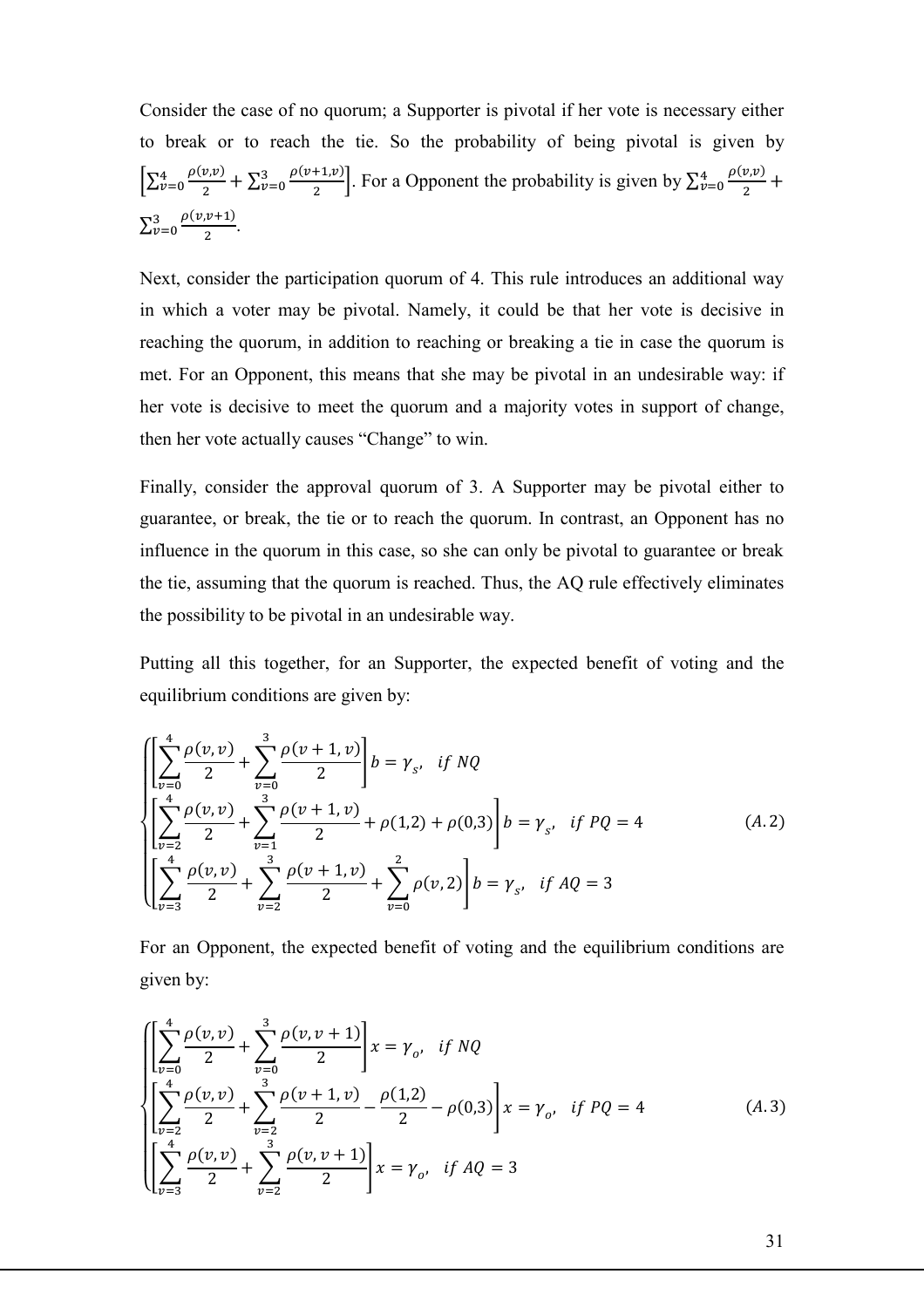Note that in the participation quorum case, an Opponent may be pivotal in an undesirable way if her vote is decisive to meet the quorum, hence the negative signs in the second equation.

For each quorum treatment, we have two equations and two unknowns. We find the equilibria numerically. Existence of solutions is not a problem, but there are no general uniqueness results. However, given that our problem is only two-dimensional and bounded, one can perform a detailed grid search to look for several equilibria. Only in the case of no quorum, we found unique equilibria.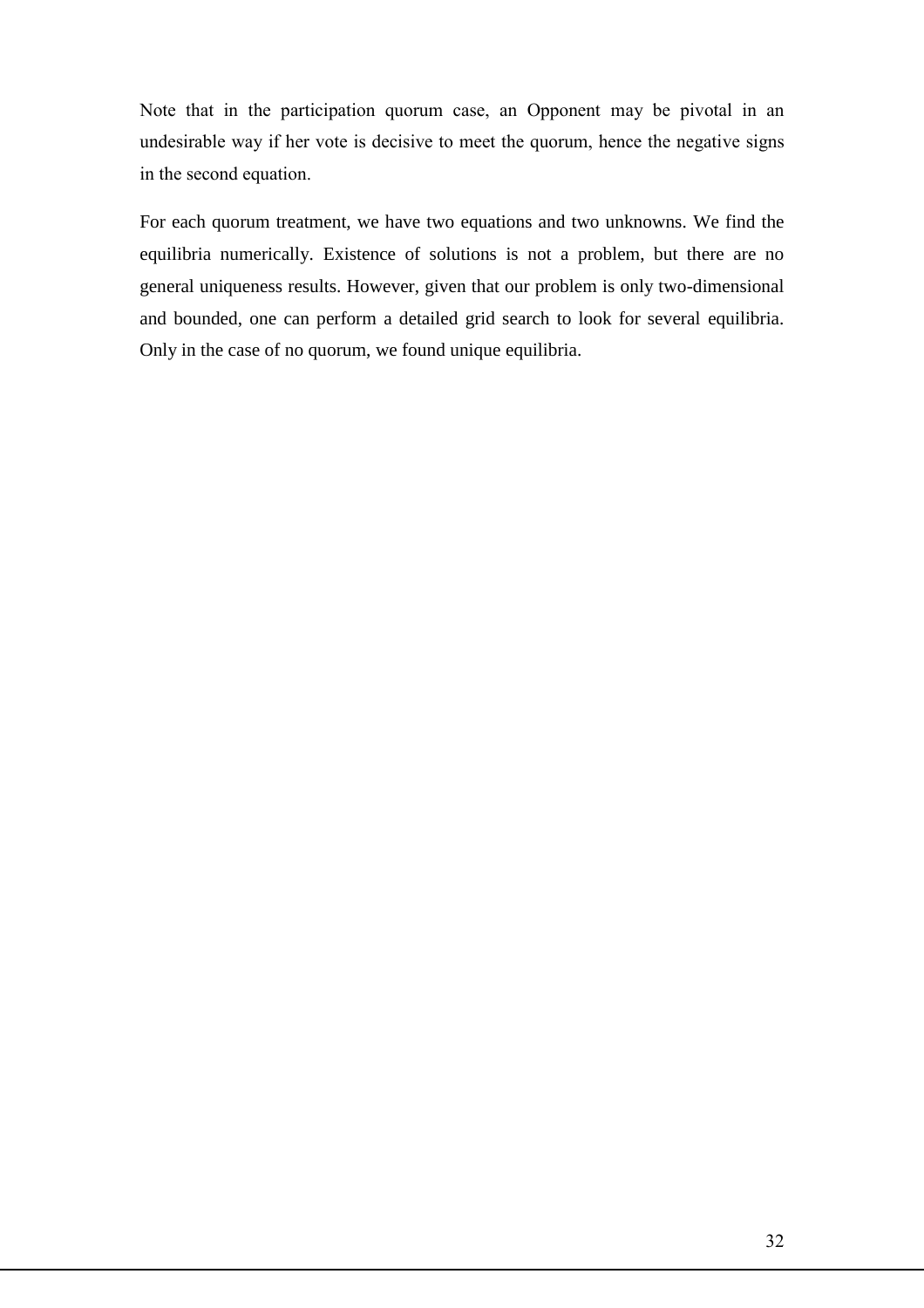## **Appendix 2 ― Experiment instructions**

*The following instructions were displayed (in German) on screen when subjects entered the laboratory:*

#### **Instructions**

Thank you for participating in this experiment. Please read the following instructions carefully. If you have a question, silently raise your hand.

#### **General Rules**

- This experiment will last for approximately 90 minutes. During this time, you should not leave your place.
- Please turn off and put away your mobile phone. Starting now, there should be nothing on your table. (A drink is permitted.)
- Please remain quiet during the experiment, and do not speak to other participants.
- At the end of the experiment, stay at your sear until your number is called. You will then be paid and you will sign a receipt.
- You will receive further instructions after all participants have taken their seats."

*After all subjects had taken their seats, an announcement was made that instructions for the experiment would be displayed. Subjects were told that the instructions cover six screens and that they would be able to navigate back and forth as often as they wished. The following screens were then displayed in sequence, with "forward" and "back" buttons displayed at the bottom of the screen.*

### Screen 1

### **Rounds, Points, Payment**

- You will receive a 5 EUR participation fee for participating. During the experiment, you may attain either a higher or lower payment.
- Your payment will depend on your decisions and those of other participants.
- The experiment consists of 48 rounds, each of which is independent of the others. In every round, you will have the opportunity to earn points. At the end of the experiment, 10 rounds will be randomly chosen for payment.
- Your payment will depend on your average number of points in the randomly chosen rounds. Points are exchanged for payment at the ratio

#### $1$  point =  $0.05$  EUR

 If you should earn a negative number of points during the experiment, the corresponding amount will be subtracted from your show-up fee. However, your payment will be positive in all cases.

Screen 2

#### **What happens during a round?**

- At the start of each round, every participant draws a **ball** from a (virtual) urn. The ball is marked either "A" or "B". (Additional details regarding the composition of the urn will follow below.)
- After this, you and 8 other participants (i.e. a **group of 9 participants**) will make a choice.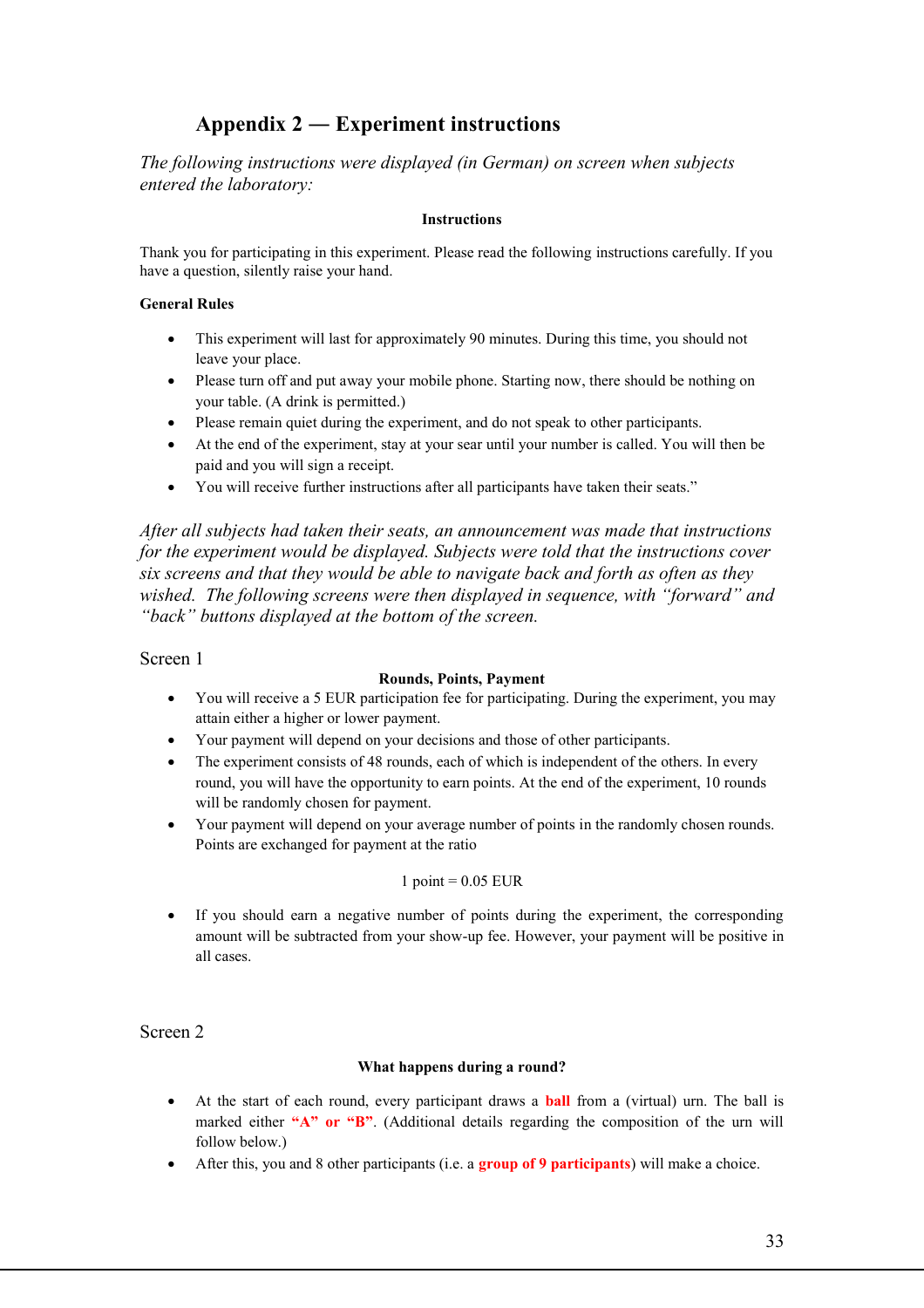- The members of the group choose between two **options "A" and "B"** by way of voting. (Details regarding the voting rules will follow below.)
- If the option chosen by your group ("A" or "B") matches the ball you have drawn ("A" of "B"), you will receive **600 points** in this round.

(Remember: 1 point =  $0.05$  EUR. Thus 600 points =  $30$  EUR)

Screen 3

#### **Details: Urn and Balls**

- Every participant draws a ball from his or her **own urn**, **independently** of other participants.
- The urn contains **9 balls**. Some are marked **"A"**, the others are marked **"B"**. The composition of the urn will vary from one round to the next.
- You will be informed about the number of balls marked "A" and "B" at the beginning of each round.
- Within a given round, the number of balls "A" and "B" are the **same for all participants**. The chances of drawing a ball marked "A" or a ball marked "B" are therefore the same for all participants.

**Example**: Suppose that the urn contains 4 balls marked "A" and 5 balls marked "B".

- In this example, the probability that you will draw a ball marked "A" is 4/9. The probability that you will draw a ball marked "B" is 5/9. The same is true for all other participants.
- In this example, it will not necessarily be the case that 4 participants will draw a ball marked "A" and 5 participants will draw a ball marked "B". For example, it is possible (though unlikely) that all participants will draw a ball marked "A".

Screen 4

#### **Details: Voting**

- In each round, every participant will decide whether he wishes to **vote** or whether he wishes **not to vote**.
- If the participant chooses to vote, a certain number of points will be subtracted from his total in that round. We will refer to the number of points subtracted as his **voting cost**.
- Your voting costs lie **between 0 and 100 points.** They will be **randomly determined** for each participant at the beginning of every round. Every number between 0 and 100 points is equally likely. (Remember: 1 point =  $0.05$  EUR. Therefore 100 points =  $5$  EUR.)
- Every participant is assigned his own voting cost in each round. In general, these costs will therefore differ between participants.
- If a participant decides to **vote**, then a vote for the **option corresponding to his ball** is automatically counted.

**Example**: Suppose you draw a ball marked "A". If you choose to vote, then one vote for option "A" is automatically counted.

Screen 5

#### **Details: Your Decision**

- In order to better understand your decision (vote or not vote), we will proceed as follows.
- In each round, we will ask you to state **how much you are willing to pay, at most**, in order to cast a vote in this round.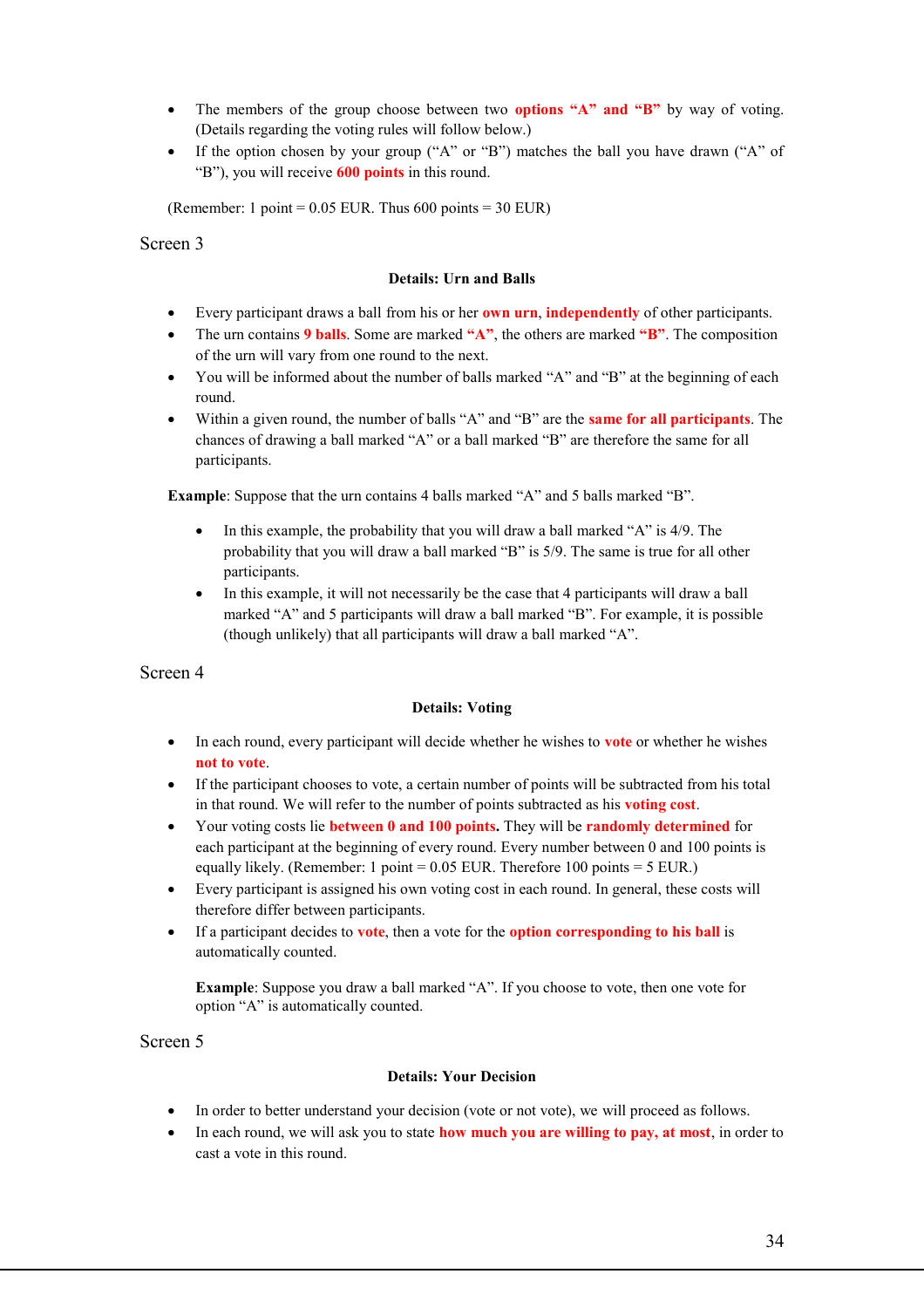- Important: We will ask this question **before we inform you of your actual voting cost in the round**. (However you will know the composition of the urn, the ball you have drawn, and the voting rule that is in effect.)
- If your voting cost is **smaller than or equal to** your stated willingness to pay, you will cast a vote and "pay" the voting cost (**not** your stated willingness to pay).
- If your voting cost is **larger** than your stated willingness to pay, you will not cast a vote.
- **Your statement has no influence on your actual voting cost**. This cost is randomly determined already before you make your decision.

Screen 6

#### **Details: Voting Rule**

- After all participants have decided (as described above) to vote or not to vote, the votes cast are counted.
- Recall that when a participant votes, a vote for the option corresponding to his ball is automatically counted.
- **In principle:** The option which receives the **most votes** is chosen. In case of a **tie**, a random choice is made (50/50).
- **However:** In addition, in **some rounds**, there will be a so-called **quorum rule**. This rule states that one of the two options (A or B) will be automatically chosen if **fewer than 4 votes** are cast [fewer than 3 votes are cast for the other option].

**Example:** Suppose the quorum rule states: "If fewer than 4 votes [3 votes for option B] are cast, option A will automatically win." Then if, for example, 2 votes for option B and one vote for option A are cast, option A will win **despite** that B has a majority of the votes.

- You will be informed prior to making your decision about whether a quorum rule is in effect, and which option will win if the quorum is not met.
- **Note:** If the option corresponding to your ball wins, you will receive 600 points, even if you have not cast a vote.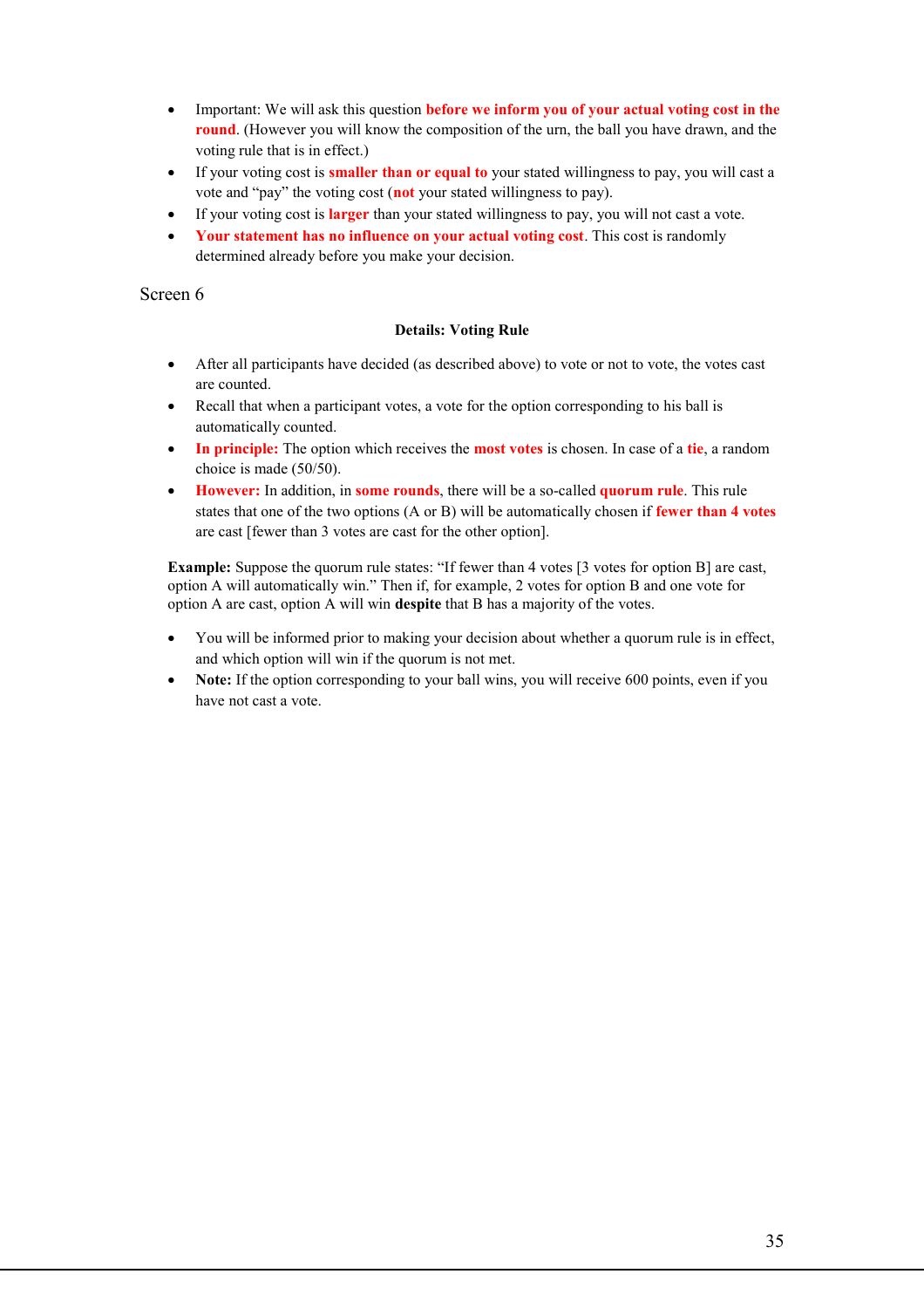## Screenshot 1: drawing a ball

| Runde: 1    |                                                            |                        |                                       |  |
|-------------|------------------------------------------------------------|------------------------|---------------------------------------|--|
| URNE:       | AAA<br>A<br>$A \mid A$<br>$\boxed{B}$<br>B<br>$\mathbf{B}$ | Kugeln A:<br>Kugeln B: | $\begin{array}{c} 6 \\ 3 \end{array}$ |  |
| IHRE KUGEL: | ziehen                                                     |                        |                                       |  |
|             |                                                            |                        |                                       |  |
|             |                                                            |                        |                                       |  |
|             |                                                            |                        |                                       |  |
|             |                                                            |                        |                                       |  |

Screenshot 2: Input willingness to pay

| Runde: 1             |                                                                                                          |                                                    |                     |  |  |  |
|----------------------|----------------------------------------------------------------------------------------------------------|----------------------------------------------------|---------------------|--|--|--|
| URNE:                | $A^{\circ}$<br>$\mathsf{A}$<br>A<br>$A^{\circ}$<br>$\mathsf{A}$<br>$\mathsf{A}$<br>B<br>B<br>B           | Kugeln A:<br>Kugeln B:                             | 6<br>$\overline{3}$ |  |  |  |
| <b>IHRE KUGEL:</b>   | A                                                                                                        | Wenn Option A gewinnt,<br>erhalten Sie 600 Punkte. |                     |  |  |  |
| QUORUM-REGEL:        | Wenn weniger als 4 Stimmen<br>abgegeben werden, gewinnt automatisch<br>Option B                          |                                                    |                     |  |  |  |
| <b>ENTSCHEIDUNG:</b> | Wieviel sind Sie maximal zu zahlen bereit,<br>um eine Stimme für A abzugeben?<br>Ihre Angabe $(0-100)$ : | OK                                                 |                     |  |  |  |